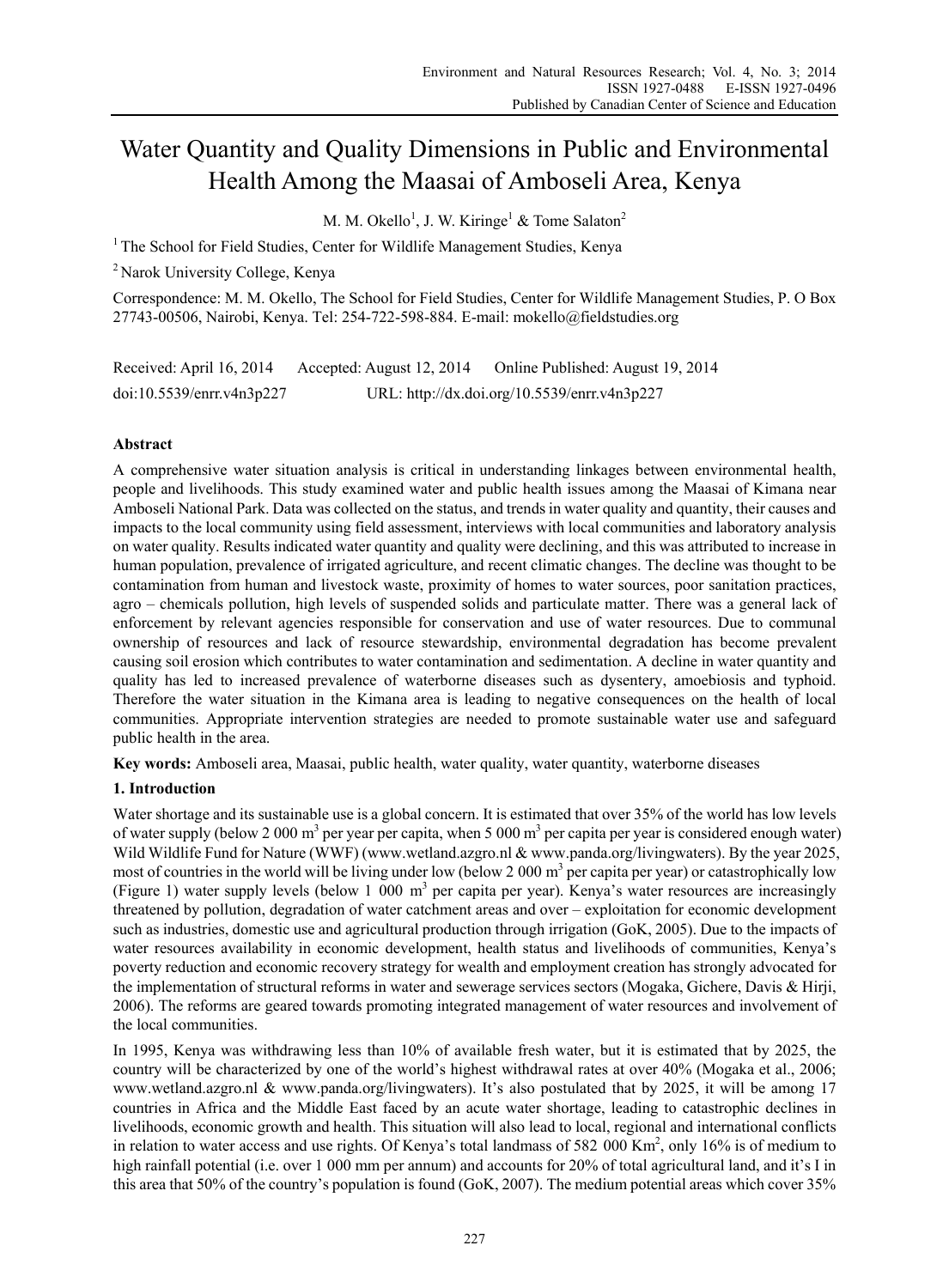of agricultural land receives 750 mm to 1000 mm of rainfall annually and supports 9 million people or 30% of total country's population. The rest of the country comprises 80% of the total landmass (classified as Arid and Semi – Arid (ASAL), and is characterized by low rainfall averaging less than 750mm/yr, and supports only 20% of total population (Pratt & Gwynne, 1977; GoK, 2005; Mogaka et al., 2006). These statistics show that most of the country has scarce water resources.



Figure 1. Global rate of water withdrawal between 1995 and 2025

Currently, the natural water endowment in Kenya is only 7.4 billion  $m<sup>3</sup>$  of surface water, and 1 billion  $m<sup>3</sup>$  of usable ground water (Gok, 2005; Mogaka et al., 2006). However, the annual per capita water endowment for the country is estimated at  $650 \text{ m}^3$  of fresh water annually (Mogaka et al., 2006). This per capita endowment is rapidly declining due to massive deforestation, frequent droughts, global warming and increased human population. Most of the water resources in the country are concentrated within the highland regions mainly Mt. Kenya, Aberdare, Elgon, Mau complex and the Cherengani Hills (GoK, 2007; Mogaka et al., 2006). However, these key catchment water areas have recently experienced extensive and severe environmental degradation which compromises their water resource potential and production (GoK, 2007). Among other impacts, this scenario is adversely affecting the agricultural sector by hindering expansion of rain fed agriculture, necessitating crop production through irrigation to enhance productivity (Gok, 2005; Mogaka et al., 2006).

Kenya has a potential land of about 539 000 ha for irrigation and 600 000 ha for irrigation potential (Gok, 2007). However, only 20% (110 000 ha) has been developed for irrigation, while only 5% (30 000 ha) has been developed for drainage purposes. Constraints to sustainable development of irrigation and drainage have been lack of policy, inadequate irrigation and drainage infrastructure, lack of adequate funding, lack of research and support services, weak farmer associations and participation, and inadequate marketing strategies of farm produce (GoK, 2007). Future growth and development of agriculture will therefore rely on efficient use of land in medium and high potential areas, as well as use innovative use of ASAL's water resources through efficient irrigation techniques, provision of support services, and a national policy on irrigation and drainage, with associated legal and institutional framework.

The Economic Recovery Strategy for Wealth and Employment creation (ERS) in Kenya considers installation of irrigation facilities in ASAL's as a critical strategy to enhance food production and security (Gok, 2005, 2007; Mogaka et al., 2006) Vision 2030 has therefore prioritized agriculture as a major driver of economic development in the country by the year 2030. To achieve this, the policy on irrigation and drainage development has been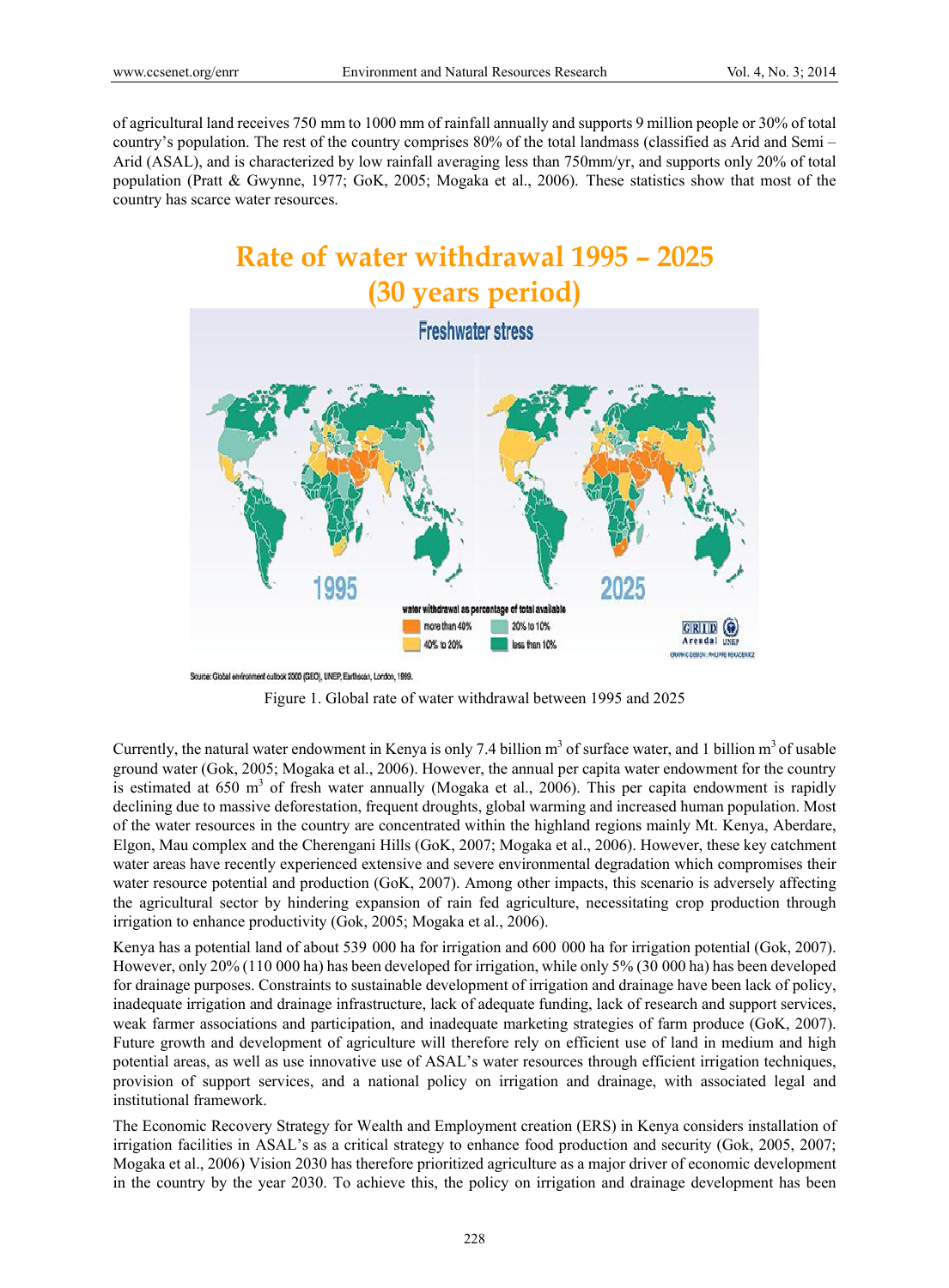proposed to stimulate irrigation and drainage through technical support, investment in the sector, improved research and extension services, and capacity building in farmer organizations. The policy also emphasizes on proper co-ordination of sector institutions, reform of existing institutions, and development of institutional and legal frameworks for irrigation and drainage development (GoK, 2007).

This study was done in the Kimana area of the Amboseli region near the Kenya-Tanzania border. The region is primarily an arid and semi-arid land, with a bimodal rainfall varying between 350 and 500mm annually (Western & Lindsay, 1984; Campbell, Lusch, Smucker & Wangui, 2003; Okello, 2005). The main source of water for humans, Maasai livestock and wildlife comes from Mt. Kilimanjaro in Tanzania where rainfall is over 800mm annually (Campbell et al., 2003). From this mountain, a number of surface and underground perennial streams flow down to the plains, feeding both the Amboseli swamp system and critical rivers like the Rombo, Noolturesh and Kimana-Kikarangot (Githaiga, Robin, Muchiru, & Sandra., 2003). Historically, nomadic pastoralism by the Maasai people was the primary land use in the Kimana area and the entire Amboseli region (Kimani & Pichard, 1998; Campbell et al., 2000; Ntiati, 2002), and did not create any serious competition between humans and wildlife over water resources (Okello & D'Amour, 2008). However, in the early 1970s, non-Maasai ethnic groups like the Kamba and Kikuyu migrated to the region to capitalize on the rain-fed agricultural potential in the fertile land along the slopes of Mt. Kilimanjaro (Ntiati, 2002). Soon the slopes could not supply enough land for all of the immigrants, so land adjacent to permanent water sources in the dry rangelands like those of Kimana area have been turned into farms with furrow irrigated agriculture (Campbell et al., 2003; Okello & D'Amour, 2008).

The expansion of irrigated agriculture in the Kimana area coupled with increasing human population (estimated at 3.7% per year) has caused uncertainty in availability, quality, access and sustainable use of water resources (Okello & D'Amour, 2008). Most springs and water catchments are getting degraded by overgrazing and inappropriate human activities like farming causing massive soil erosion especially during the rainy season which compromises the water quality due to siltation. Agriculture has been found to consume 400% more water than humans and animals consume combined, placing tremendous pressure on the limited water resources (Okello & D'Amour, 2008). With degradation of spring's vegetation cover important ecosystem services are minimized, including filtration of water and control of sedimentation (Reid et al., 2004). Loss of these ecological services coupled by increased pollution through extensive use of agro-chemicals, poor environmental protection ethics among locals, and inappropriate handling of human waste are key threats to water quality, and ultimately public health. Water use efficiency is also not enforced by the government in spite of existing policies, and there is rampant loss of large quantities of water through poor irrigation methods, and collectively this creates a shortage for users along many springs. Overall, the unsustainable use of water resources leads to frequent shortages and forces the community to use unclean water making them prone to water–borne diseases.

Recent evaluations on the status of Millennium Development Goals (MDGs) implementation and progress, for the Sub-Saharan countries has indicated the need to spur economic growth to double its current rate (4.7 to 9%) in order to meet their targets (Mogaka et al., 2006). Additionally, the need to localize the goals has also been emphasized. Addressing sustainable water resources management in this initiative will foster the attainment of these goals (locally) as well as other national priorities such as achieving the goals set out by the Poverty Reduction Strategy (PRS), National Poverty Eradication Plan (NPEP), and the recently launched economic blue print Vision 2030 among numerous other local and regional initiatives. Considering that water is the bedrock of local livelihoods in the Kimana area, and its quality is a threat to public health, there is a need to understand its status, trends in quality and quantity, and casual factors. The findings will enable the government, local communities and other stakeholders in the water sector to craft interventions that will promote sustainable water use and its contamination. In this regard, the overall aim f this this study was to undertake a holistic water situation analysis, factors affecting water quality and quantity and effects on local communities' health.

The specific objectives of this study were to:

- i. Assess water quality and quantity in the local community in Kimana area
- ii. Establish local opinions in the trends and causal factors in water quality and quantity in the Kimana area
- iii. Make inferences and recommendations on the effects of the water situation on public health of local community

#### **2. Area Description**

The Kimana area is one of the localities within Kimana Group Ranch (KGR) endowed with water resources. KGR is covers an area of about 251.2 Km², and is one of the six communally owned ranches by the Maasai community,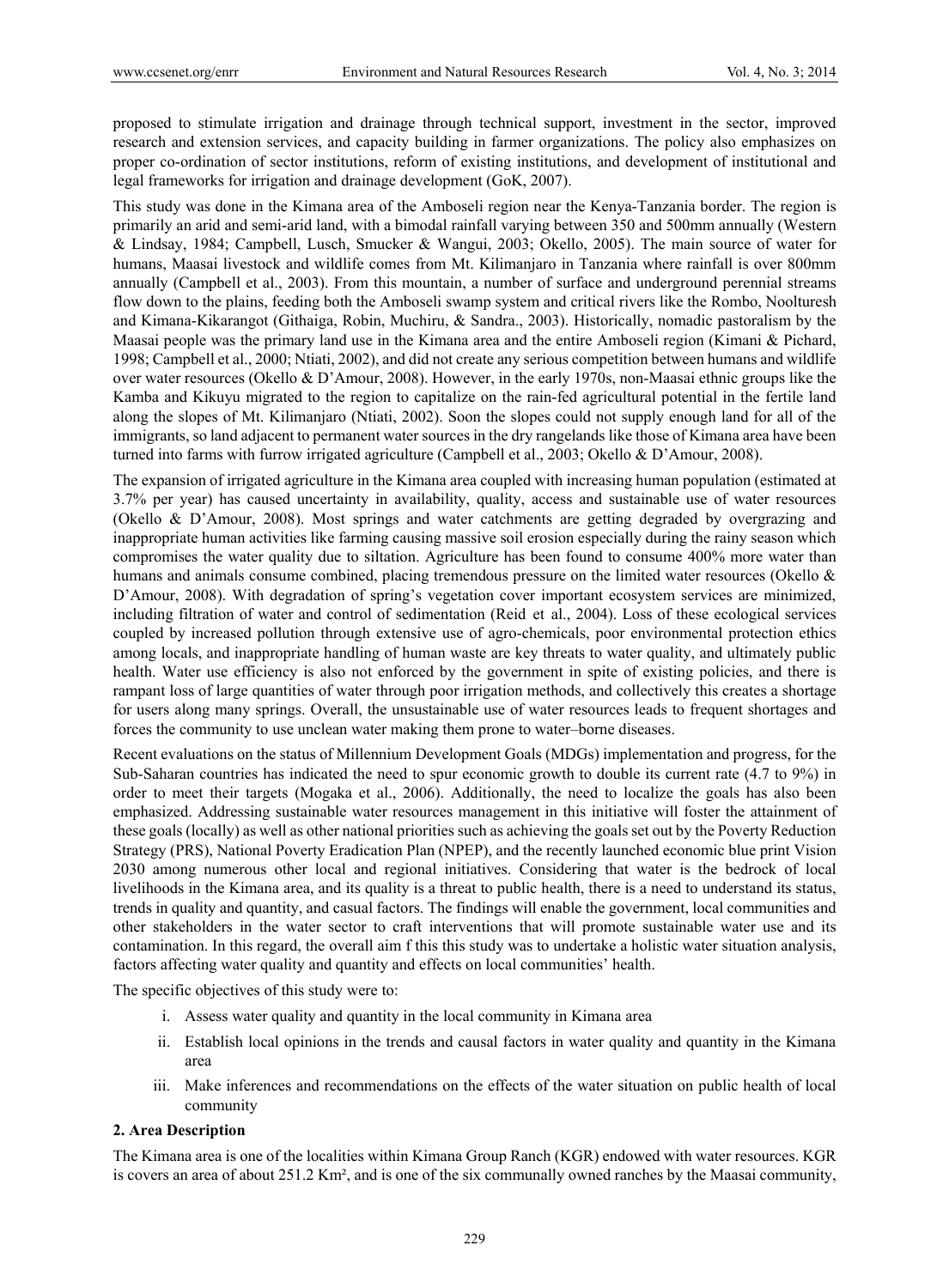and is located in Loitokitok District of the Amboseli region (Figure 2). Most of the Ambosel region including KGR comprises of arid and semi-arid lands (ASALs), are characterized by low rainfall which is bimodal varying between 400 and 500 mm annually, and is greatly influenced by Mt. Kilimanjaro. Most of the Kenyan side of Mt. Kilimanjaro is on the rain shadow, rainfall is therefore often patchy and unpredictable.



Figure 2. Group Ranches of the Loitokitok District, within the greater Tsavo – Amboseli ecosystem. Source: Kenya Wildlife Service (1996)

Rainfall regime in the Amboseli region is bimodal (Katampoi et al., 2005) and is influenced by Kenya's location in the Inter-Tropical Convergence Zone. The short rainy season occurs between end of October and mid-December, while the long rains occur between March and May (Kiringe & Okello, 2005). Specifically, KGR receives an average of 210 mm of rain per annum with the short and long rains accounting for 30% and 45% respectively (Katampoi et al., 1990). Due to poor rangeland soils, low and unreliable rains, most of KGR is unsuitable for rain-fed agriculture, but recently irrigated agriculture had become very popular making it a leading economic activity after pastoralism (Ntiati, 2002; Campbell et al., 2003; Okello & D'Amour, 2008). Overall, rainfall in the entire Amboseli region shows a high degree of spatio-temporal inconsistency with drought conditions being a common and frequent phenomenon. Since 2000, the rainfall pattern appears to have changed Thus, drought conditions are now a usual occurrence in the region and these have been recorded in the past for example in 1933-35, 1943-46, 1948-49, 1952-53, 1960-61, 1972-76, 1983-84 and the early 1990s. This puts a lot of pressure and demand on water resources and precipitates serious conflict and competition between local communities, livestock and wildlife.

Traditional livestock production has been the main economic activity of the Maasai people in KGR and most of the Amboseli region (Ntiati, 2002; Okello 2002; Kioko, Kiringe & Seno, 2012) but in the last few decades, the Loitokitok District (which Kimana Group Ranch is part of) has experienced tremendous land use changes especially introduction of irrigated and rain-fed agriculture in the early 1970s due to diverse cultural, political and economic forces(Ntiati, 2002; Campbell et al., 2003) KGR has therefore become an important horticultural production zone within the region. Irrigated agriculture is largely concentrated around important wetlands such those of Isinet, Namelok and Kimana swamps and also key riverine systems particularly within the Kimana fence where a high population of the Maasai people and non-Maasai migrants resides (Figure 3). With the erection of the European Union funded electric fences at Namelok and Kimana in 1999 at a total cost of about Ksh 42 Million, agricultural expansion has significantly increased. Today, most of the original landscapes including wetland areas have been cleared to give way to horticultural crop production. The significant aspects have been rampant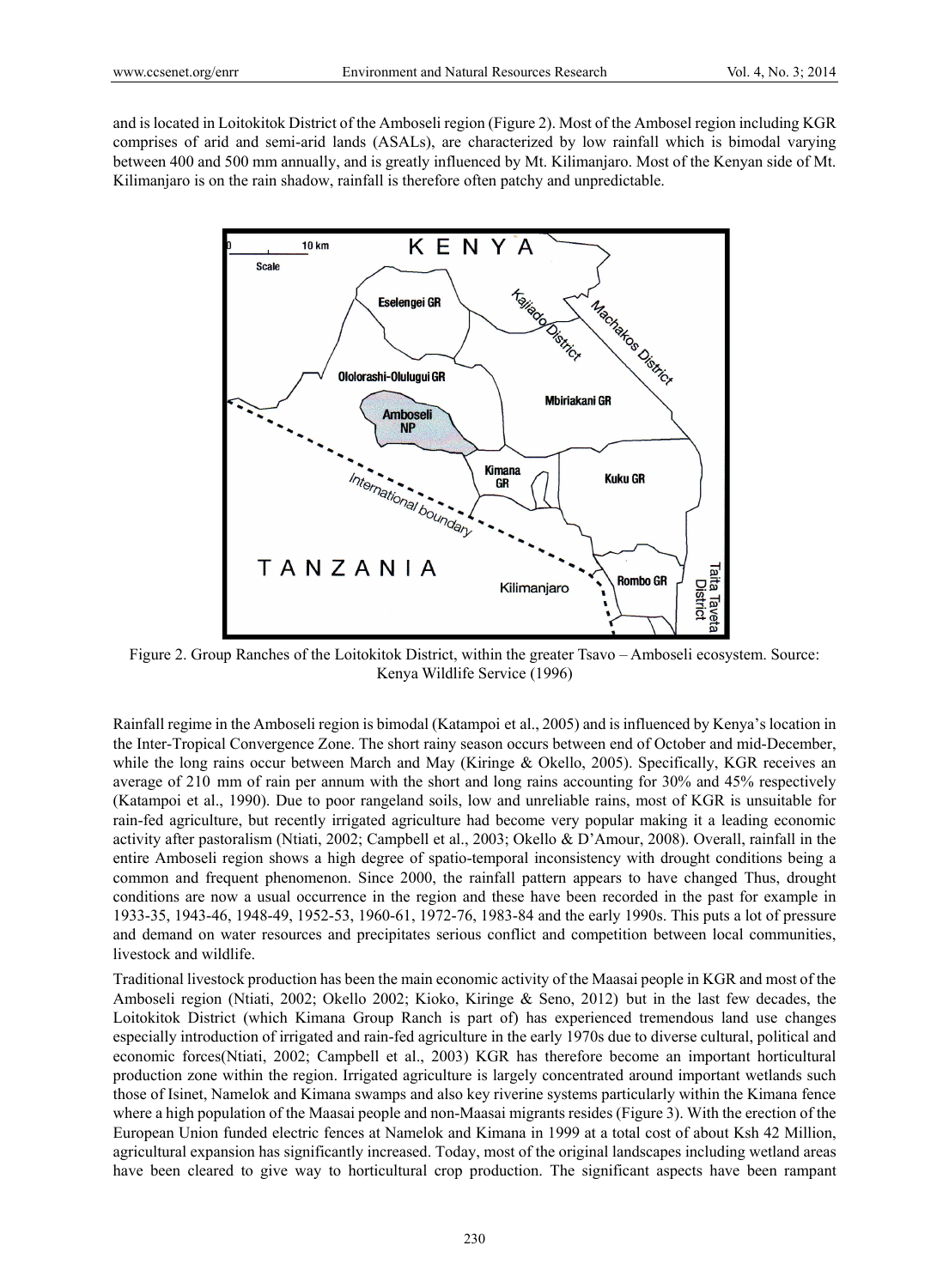diversion of water, loss of water through inefficient furrow systems, drying of rivers downstream and heavy fertilizer and pesticide use. Conflicts over water have arisen when insufficient clean water is not available downstream for both people and livestock. Wildlife use of habitats downstream is also being disrupted through lack of adequate water outside the Kimana fence where most of agriculture takes place.



Figure 3. Water sampling sites for quality analyses

## **3. Methods**

#### *3.1 Local Opinions on Status and Trend in Water Quantity and Quality*

A single round household survey (SRHS) was conducted between February and March 2009. Information was collected on 326 individuals at three sites (Imiron, Tikondo and Elerai) using a standardized questionnaire administered at the household level by locally trained Maasai enumerators. The number of households on each furrow at each site was obtained from the furrow management committee from which random samples were taken. . The number was predetermined on the basis of the size of each agricultural cluster. The questions assessed the views of the respondents on; the main source of household water, status of water resources, trends in water quantity and quality and factors responsible of any notable changes. Other aspects which were also examined included prevalence and trends of water conflicts and waterborne diseases. Further, discussions were held with key informant local community members (leaders and health practitioners) to get more insights on the opinions emerging from the respondents. Household responses were keyed and entered in a statistical package (Statistical Package for Social Scientists-SPSS version 18) from which the frequency of various responses were calculated and where appropriate, these were statistically compared using Chi-square goodness of fit test and Chi-square contingency test. The responses from the key informants were collated and summarized in form of tables.

## *3.2 Assessment of Water Discharge and Quality*

Stream discharge rates were taken at various river sources in the sites (Figure 3) using standard water volume discharge equipment. In order to establish whether water resources were fit for human consumption, sixty (60) water samples were collected at different points along streams, rivers and irrigation furrows (Figure 3) for chemical and bacteriological analyses and compared to recommended standards by the World Health Organization (WHO), Kenya Bureau of Standards (KEBs) and National Environment Authority (NEMA).

Samples were collected at the discharge point, middle and the lower sections of rivers and streams while along the irrigation furrows, samples were collected at the starting point of such furrows, middle and lower sections. All the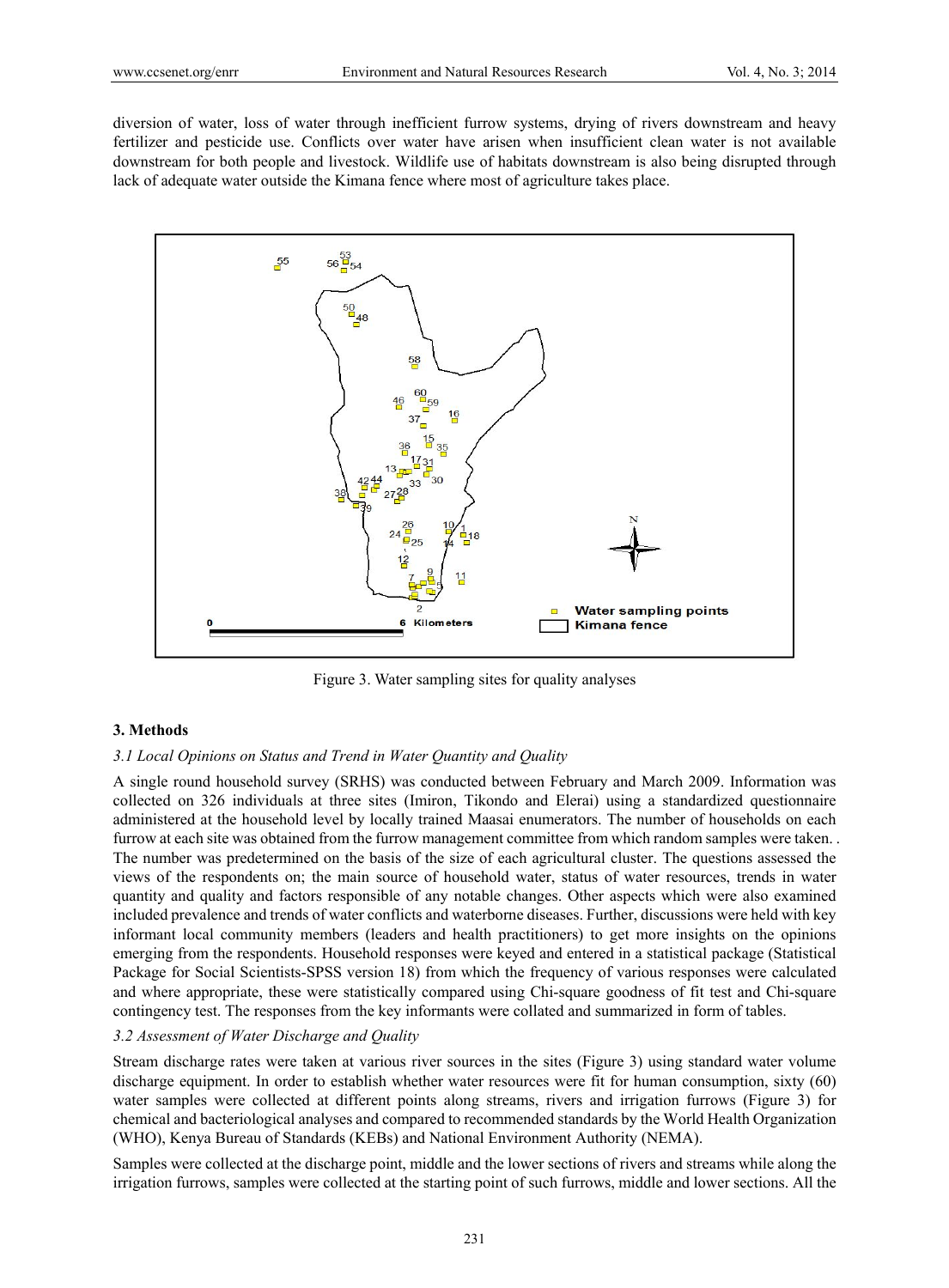sampling was undertaken in a manner that ensured representative variety of water sources and systems that are found in the three study sites. The rationale used to collect water samples at the beginning, middle and lower sections of the water systems was based on the assumption that water quality is expected to decline as water flows along these systems. All samples were preserved in cold storage before delivery to Nairobi (Kenya) with the analysis of most samples being undertaken 24 hours after sample collection.

The testing was undertaken in the Public Health Laboratory in the School of Engineering at University of Nairobi which is one of the NEMA accredited water quality testing laboratories in Kenya. Correlation tests were done to establish the relationship between non-compliant water parameters (i.e. turbidity, total hardness, total solids and total coli form count) with explanatory variables. Simple linear regression analysis was done between water quality parameters (turbidity and river/furrow channel) and environmental characteristics where the water samples were collected. Data analysis was conducted using SPSS statistical package. The chemical and biological indicator parameters used in the water quality situational analysis were based on Mackereth et al. (1989), and twenty four (24) parameters were analyzed for each water sample. The parameters were; pH, apparent and true water colour, conductivity, turbidity, calcium and total hardness, alkalinity, iron, fluoride, sulphates, silica, dissolved oxygen, nitrates manganese, phosphates, chlorides, copper, chromium, dissolved and suspended solids, total coli forms and faecal coli form (*Escherichia. coli*).

### *1.3 Assessment on the Environmental Status Around Water Sampling Points*

At all points where water samples were taken for analysis, the status of the environmental was assessed in terms of the extent of soil erosion, vegetation cover and land uses. Specifically, there was scoring for vegetation cover, types of crops grown, degree of soil erosion, visible water usage and proximity to human dwellings. At each sampling point, the four compass directions were noted, and scoring for the dominant vegetation cover was done by visually estimating the percent cover of the vegetation (such as woodlands, grassland, shrubland) (Mueller-Dombois & Ellenberg, 1974). Scoring for vegetation cover was scored as follows: 1 for 71% to 100% cover; 2 for plant cover between 30% - 71%, and 3 for less than 35%. The site was further characterized by the vegetation cover type present (such as trees and under story grass, trees with bare ground, grass cover only, bare ground, and cultivated banks).

Scoring for soil erosion at sampling points was also done in the four compass directions within a radius of 50 meters from the sampling point. Erosion status was scored based on whether there was no visible and type of erosion. Specifically, scoring was classified as 'no erosion', 'minimal rills', 'moderate erosion' and 'severe gully erosion. Scoring for land uses close to the water sampling points was done as well, and if there were any crops closer to the point, these were noted, including their proximity to the water sampling point. Further scoring was also done on the type of water uses around the sampling points such as irrigation for agriculture, livestock watering troughs, chemical spraying areas for livestock to control ticks and other ecto- parasites, and other uses.

The distance of human dwellings close to the water sampling point was measured. Such dwellings were in the form of Maasai homesteads (*bomas)* and for other ethnic groups, and all the housing units within it were counted. Presence or absence of a toilet facility was noted and their distance from the watering point measured. Site characteristics were summarized by tallying frequencies of different vegetation cover classes and dominant vegetation types along rivers / springs and furrow water courses where water sampling was done. The frequencies of crop types as well degree of erosion along these water courses were also determined. The number of homesteads (and associated house units), number of toilets in each homestead, and the distance of the homestead and toilet facilities to the watercourse was also established. The environmental characteristics along course ways of the three study sites (dominant woody vegetation cover, vegetation cover classes, degree of soil erosion, and type crops grown) were compared using Chi – square cross – tabulations. Analysis of variance (ANOVA) with a Tukey HSD Multiple Comparison Test (as appropriate) (Zar, 1999) among sites on the number of homesteads, housing units per homestead, number of toilets in each homestead, and the distance to water sources of each homestead was also done.

## *3.4 Types of Waterborne Diseases and Their Prevalence in the Study Site*

The types and prevalence of waterborne diseases in the Kimana area was surveyed by examining the disease diagnosis and treatment records for 2008 in various government and private medical facilities found in the area. Data on disease diagnosis was categorized into the specific disease types and patient numbers tallied. Summaries of waterborne disease types for each season (wet: November – December; March – May) and dry: Jan – February; June – October) were summarized for each study site (i.e. Impironi, Tikondo and Elerai). Similarly, summaries of the number of patients suffering from various waterborne diseases for each site were obtained for each season, the type of health facility (whether private or private) where they sort treatment, and overall prevalence for each type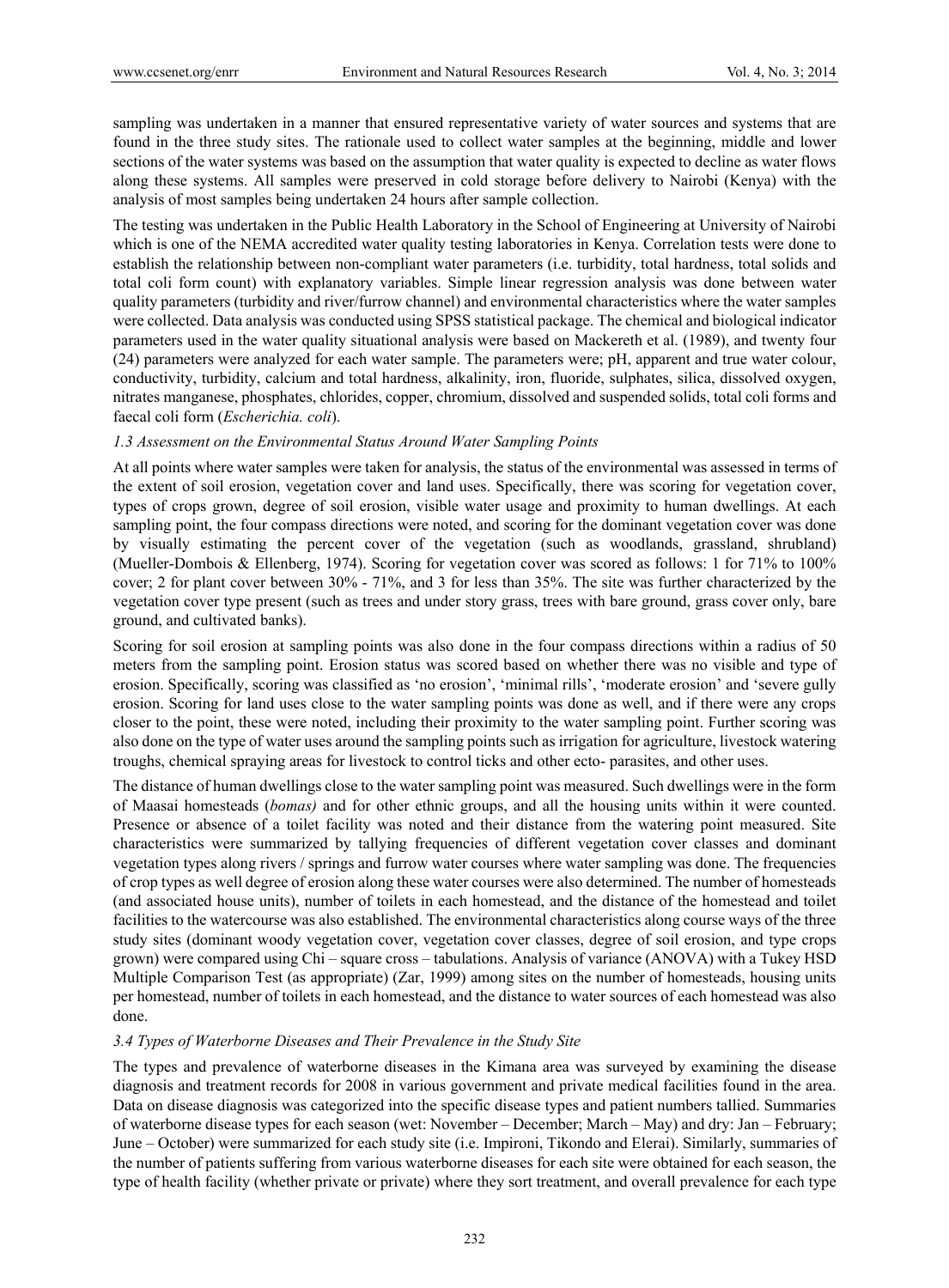of waterborne disease in each study site were also done. Chi – square cross – tabulations were used to establish whether season, type of health facility used by locals, types of waterborne diseases and the season when they were prevalent were dependent on the study sites.

# **4. Results**

## *4.1 Local Opinions on Status and Trend in Water Quantity and Quality*

A total of 322 respondents were interviewed, with males comprising about 53% (n=52.8%, n=170) of the sample and women constituting approximately 47% (47.2%, n=152) of the sample. According to the respondents the main sources of water for the locals in the three sites came from streams and springs (Table 1), and more than 80% of community members got their water from these sources (Table 2). Other sources of water were shallow wells and piped water, and use of the water sources was dependent on location of the respondents ( $\chi^2$ =199.025, df=8, p<0.01), with some sites overwhelmingly being dependent on one particular source (Table 2). A majority of locals in Impiron (72%) sourced their water from springs, while 47% and 54% got their water from streams respectively. Another important water source for 33% of members in Tikodo was irrigation furrows.

| <b>Information sought</b>                                                                       | <b>Responses</b>                             |            | Frequencies Chi - square<br>goodness of fit | <b>Sample</b><br>size |
|-------------------------------------------------------------------------------------------------|----------------------------------------------|------------|---------------------------------------------|-----------------------|
| Gender distribution                                                                             | Male                                         | 170(52.8)  | $\chi^2$ = 1.006; df = 1; p 322             |                       |
|                                                                                                 | Female                                       | 152 (47.2) | $= 0.316$                                   |                       |
| Sources of water used by the community Spring water                                             |                                              | 194(60.2)  | $\chi^2$ = 375.18; df = 1; 322              |                       |
| members                                                                                         | River / stream water                         | 75(23.3)   | p < 0.001                                   |                       |
|                                                                                                 | Piped water                                  | 10(3.1)    |                                             |                       |
|                                                                                                 | Borehole / well water                        | 4(1.2)     |                                             |                       |
|                                                                                                 | Running furrow water                         | 39(12.0)   |                                             |                       |
| Whether the amount of water (quantity)                                                          | Yes, its sufficient                          | 265 (82.8) | $\chi^2$ = 137.81; df = 1; 320              |                       |
| was sufficient                                                                                  | No, not sufficient                           | 55 (17.2)  | p < 0.001                                   |                       |
| Reason for insufficient water quantity                                                          | Human and animal interference                | 2(5.4)     | $\chi^2$ = 20.24; df = 5; p 37              |                       |
|                                                                                                 | Drought / dry season / climate<br>change     | 12(32.4)   | $= 0.001$                                   |                       |
|                                                                                                 | Many domestic water needs                    | 4(10.8)    |                                             |                       |
|                                                                                                 | Inefficient water distribution<br>time table | 13(35.2)   |                                             |                       |
|                                                                                                 | Longer distance to water                     | 4(10.8)    |                                             |                       |
|                                                                                                 | Increase in human population                 | 2(5.4)     |                                             |                       |
| How individuals can help in resolving Securing the source (cementing<br>water quantity shortage | and fencing)                                 | 7(29.1)    | $\chi^2$ = 13.29; df = 2; p 42<br>$= 0.001$ |                       |
|                                                                                                 | Provide water by pipeline                    | 10(23.8)   |                                             |                       |
|                                                                                                 | Dig boreholes / wells                        | 25(59.5)   |                                             |                       |
| How entire community can help                                                                   | in Help with water treatment                 | 1(2.1)     | $\chi^2$ = 27.44; df = 2; p 46              |                       |
| resolving water quantity shortage                                                               | Providing water by pipeline                  | 30(65.2)   | < 0.001                                     |                       |
|                                                                                                 | Cement irrigation canals and<br>furrows      | 15(32.6)   |                                             |                       |
| Whether water quantity from primary Yes, it has                                                 |                                              | 137(47.4)  | $\chi^2$ = 0.78; df = 1; p 299              |                       |
| source has changed with time                                                                    | No, it has not                               | 152(52.6)  | $= 0.38$                                    |                       |
| The trend in water quantity changes over Same                                                   |                                              | 73(36.3)   | $\chi^2$ = 50.99; df = 2; p 201<br>< 0.001  |                       |
| recent times                                                                                    | Declined                                     | 105(52.2)  |                                             |                       |
|                                                                                                 | Increased                                    | 23(11.4)   |                                             |                       |
| Reasons for the decline of water quantity Human population increase                             |                                              | 5(10.9)    | $\chi^2$ = 16.96; df = 3; p 46              |                       |
| over time in recent past                                                                        | Climate change / drought/                    | 23(50.0)   | $= 0.001$                                   |                       |
|                                                                                                 | Water furrows cementing                      | 11(23.9)   |                                             |                       |
|                                                                                                 | Furrow mismanagements                        | 7(15.2)    |                                             |                       |

Table 1. Local opinions on water use and quantity issues in Kimana Area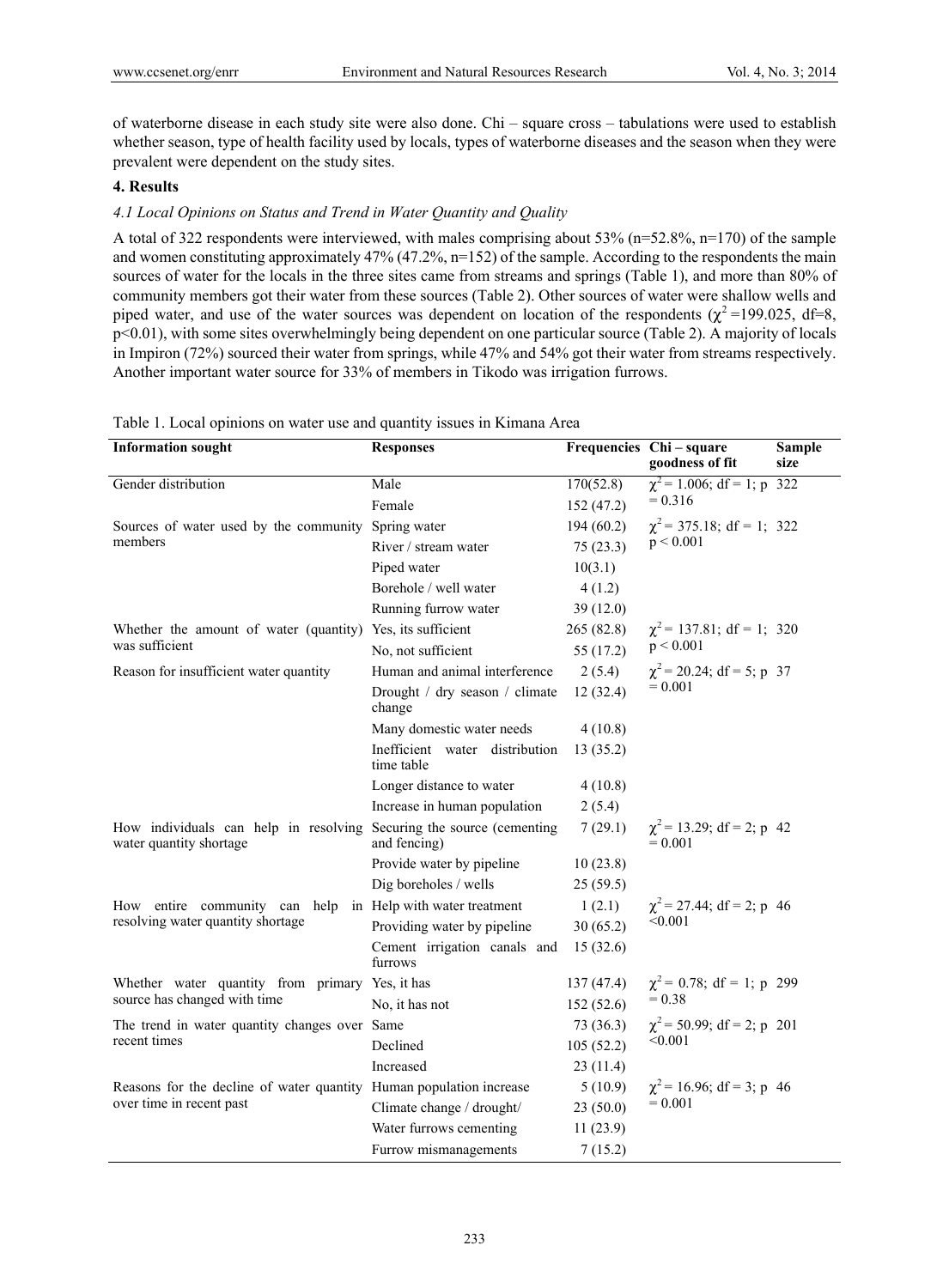A significant ( $\chi^2$  = 137.81; df = 1; p < 0.001) majority of those interviewed (82.8%) noted that water quantity was sufficient compared to 17.2% who were of the view that it was insufficient (Table 1). Those who indicated that the water available was inadequate attributed this to drought and climatic change, inefficient water distribution and equitability, increase in human population, wastage due to un-cemented irrigation furrows (Table 1). Relatively fewer number of respondents (47.4%) mentioned the quantity of water from their primary their sources had changed with time, even though this was not significantly ( $\chi^2$  = 0.78; df = 1; p = 0.38) greater than those who indicated (52.6%) it had not. To resolve the problem of insufficient water for community use, the respondents suggested various solutions such as; provision of piped water from government owned Noolturesh pipeline, securing/protecting water sources, sink boreholes, and cement irrigation furrows (Table 1). When asked about the trend in water quantity, a significant majority of the interviewees (52.2%), indicated there was a decline ( $\chi^2$  = 50.99;  $df = 2$ ; p<0.001), compared to 36.3% and 11.4% who indicated it had not changed, and had increased respectively (Table 1).

Key informants were of the view that water quantity and availability had declined over time (Table 3). They attributed this to the increase in human population and hence increased water demand, lack of community awareness on water changes, and water wastage by various users, and increased demand for irrigated agriculture. Some of the notable consequences of poor water use were increased sedimentation and siltation of rivers, with some rivers permanently drying out, decline in water quantity and increased prevalence of waterborne diseases (Table 2).

| Water project<br>site | What is the primary source of the water you use |                  |                |                    | Sample size                |     |
|-----------------------|-------------------------------------------------|------------------|----------------|--------------------|----------------------------|-----|
|                       | Spring                                          | River/<br>Stream | Piped<br>water | Borehole /<br>well | Furrow irrigation<br>water | (n) |
| Impironi              | 72%                                             | 18%              | 5%             | 3%                 | 3%                         | 146 |
| Tikondo               | 14%                                             | 47%              | 6%             | $1\%$              | 32%                        | 98  |
| Elerai                | 5%                                              | 54%              | 27%            | 8%                 | 6%                         | 78  |

Table 2. Primary sources of water in the Kimana water project sites

## *4.2 Assessment of Water Discharge and Quality*

The water discharge or flow rate from springs and streams at the source were constant and it is after `production' that there was a reduction due increased abstraction at the middle and downstream sections (Table 4). Consequently, almost or nearly all water resources of the Kimana sub-catchment were n over abstracted except the Kimana River which had a balance flow of  $0.225 \text{ m}^3$  per second. However, despite this volume, the out flow from Kimana wetland measured at Esambu- Kikarankot River showed a reduction in the flow rate (0.132 m<sup>3</sup> per second). Further, in the case of the Kikarankot River, most of its water was fully utilised for irrigation down stream leaving no environmental flow. This over - abstraction was not confined to this river but was also was observed for many springs and steams leading to a situation where there was almost no flow into the swamps and wetlands as it used to happen in the past. These swamps and wetlands were also not able to recharge ground water due to over exposure at catchment level and in the farms.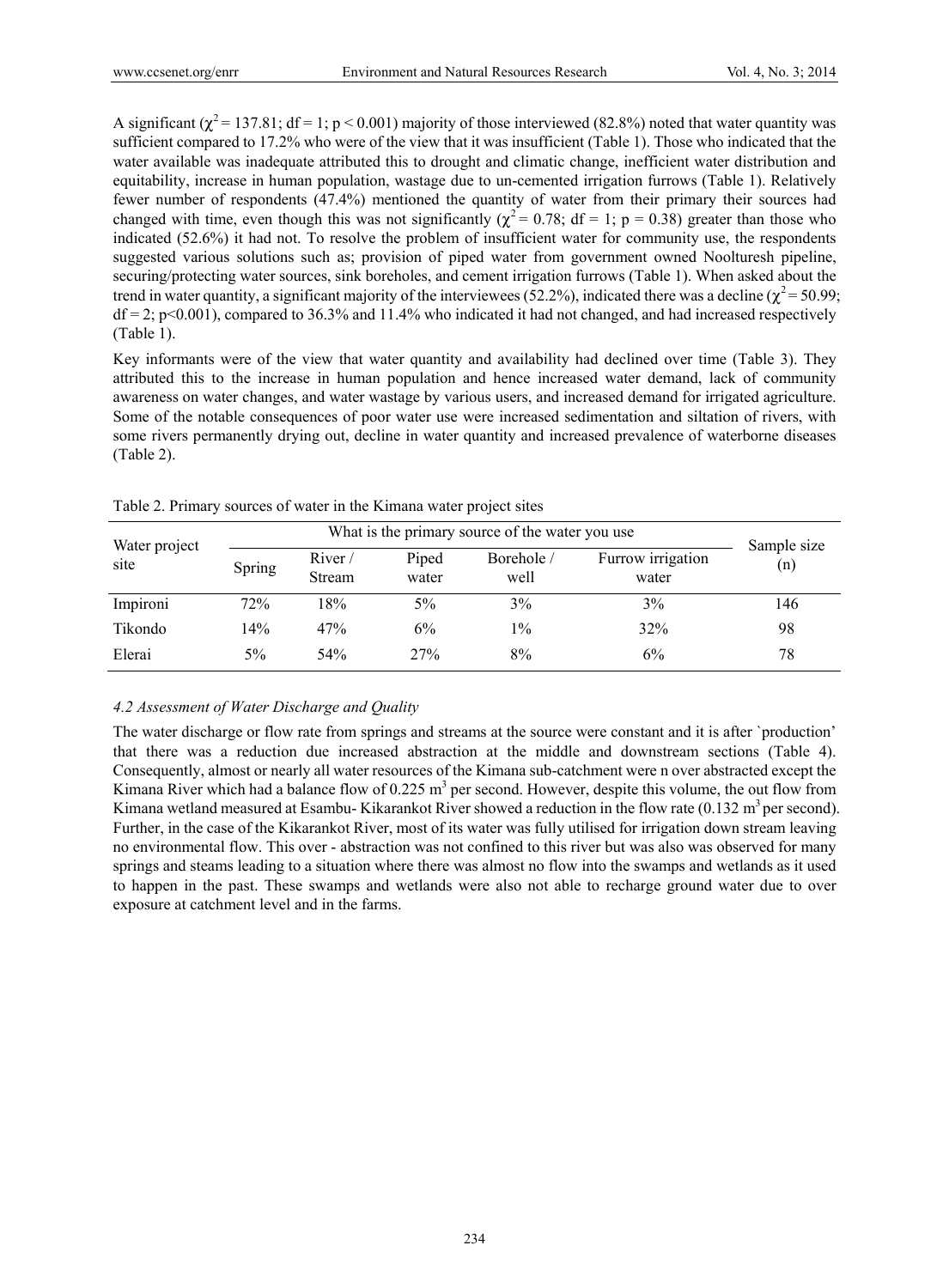| <b>Information sought</b>                                                                                                      | Ministry of Agriculture                                                                                                                                                                                                                                                                                                                | Provincial administration (Chief)                                                                                                                                                                                                                                          |
|--------------------------------------------------------------------------------------------------------------------------------|----------------------------------------------------------------------------------------------------------------------------------------------------------------------------------------------------------------------------------------------------------------------------------------------------------------------------------------|----------------------------------------------------------------------------------------------------------------------------------------------------------------------------------------------------------------------------------------------------------------------------|
|                                                                                                                                |                                                                                                                                                                                                                                                                                                                                        |                                                                                                                                                                                                                                                                            |
| Water<br>quantity<br>$\blacksquare$<br>issues: status, trends<br>and causes of water<br>quality dynamics in<br>the Kimana area | Water availability has been declining<br>since the 1980's because of increase in<br>water users over the years, increase in<br>human population in Kimana Area in the<br>recent past, increase in irrigated<br>agriculture, use of wasteful voluminous<br>extraction of water that also cause heavy<br>pollution, such as water pumps, | There is acute water scarcity and<br>$\frac{1}{2}$<br>limited distribution throughout the<br>area<br>$\overline{a}$<br>Corruption, inefficient and lack of<br>transparency in water furrow<br>management leads to serious<br>disparities in water quantity<br>distribution |
| $\overline{\phantom{0}}$                                                                                                       | Need to diversify income have increased<br>irrigated cultivation hence demand for<br>water                                                                                                                                                                                                                                             | Water vendors' activities are not<br>controlled. Their presence has<br>exacerbated water shortage.                                                                                                                                                                         |
| $\overline{\phantom{0}}$                                                                                                       | There<br>increased<br>is<br>crop<br>sharing,<br>that<br>meaning<br>farms<br>some<br>are<br>continuously under cultivation<br>and<br>hence continuous water demand and use<br>Sedimentation<br>seals<br>off<br>spring<br>underground channels, hence reducing<br>the water discharge on the surface                                     | Unfortunately, WRMA has not<br>done enough to raise awareness on<br>the roles and responsibilities of the<br>different stakeholders.<br>Additionally, WARMA should<br>collaborate with the furrow<br>management with a view to<br>imparting new skills especially          |
|                                                                                                                                |                                                                                                                                                                                                                                                                                                                                        | There are two rivers (Noolmatisia<br>and Impiron) flow has been greatly<br>altered and they don't run the full<br>course                                                                                                                                                   |
|                                                                                                                                | Information from medical practitioners from both public and private practices in Kimana Area                                                                                                                                                                                                                                           |                                                                                                                                                                                                                                                                            |
| <b>Information sought</b>                                                                                                      | Private clinics                                                                                                                                                                                                                                                                                                                        | Public clinic officers                                                                                                                                                                                                                                                     |
| Water<br>quantity<br>$\blacksquare$<br>issues: status, trends<br>and causes of water                                           | Declining water quantity due to increase<br>in irrigated agriculture, increase in<br>human population and associated water                                                                                                                                                                                                             | Declining due over-utilization as<br>$\qquad \qquad \blacksquare$<br>well as destruction of water<br>catchment areas.                                                                                                                                                      |
| quality dynamics in<br>the Kimana area                                                                                         | demand, expanding Kimana town and<br>water demand,<br>and water vendor<br>activities in the area                                                                                                                                                                                                                                       | High demand from expanding<br>population and water selling as a<br>business                                                                                                                                                                                                |
| $of -$<br>Consequences<br>water dynamics in<br>quality and quantity                                                            | Amoebiasis; Diarrhea associated with<br>vomiting (more prevalent in children);<br>Typhoid (prevalent)                                                                                                                                                                                                                                  | Diseases such as dysentery;<br>amoebiasis; typhoid prevalence                                                                                                                                                                                                              |
| $\overline{\phantom{a}}$                                                                                                       | Lublia cysts, Giardia worms, liver<br>flukes, cholera (1997 – 1998),<br>schistosomiasis.                                                                                                                                                                                                                                               | Market day eating cause transfer<br>and contamination from the food<br>from markets especially if<br>consumed without washing                                                                                                                                              |
| $\qquad \qquad \blacksquare$                                                                                                   | Waterborne diseases expected to<br>continue to due faith and over -<br>dependence on unproven herbal medical<br>care                                                                                                                                                                                                                   | When hands are not washed well<br>before eating, the diseases spread<br>and are difficulty to control                                                                                                                                                                      |

Table 3. Opinions of key government officials on water quantity and quality related issues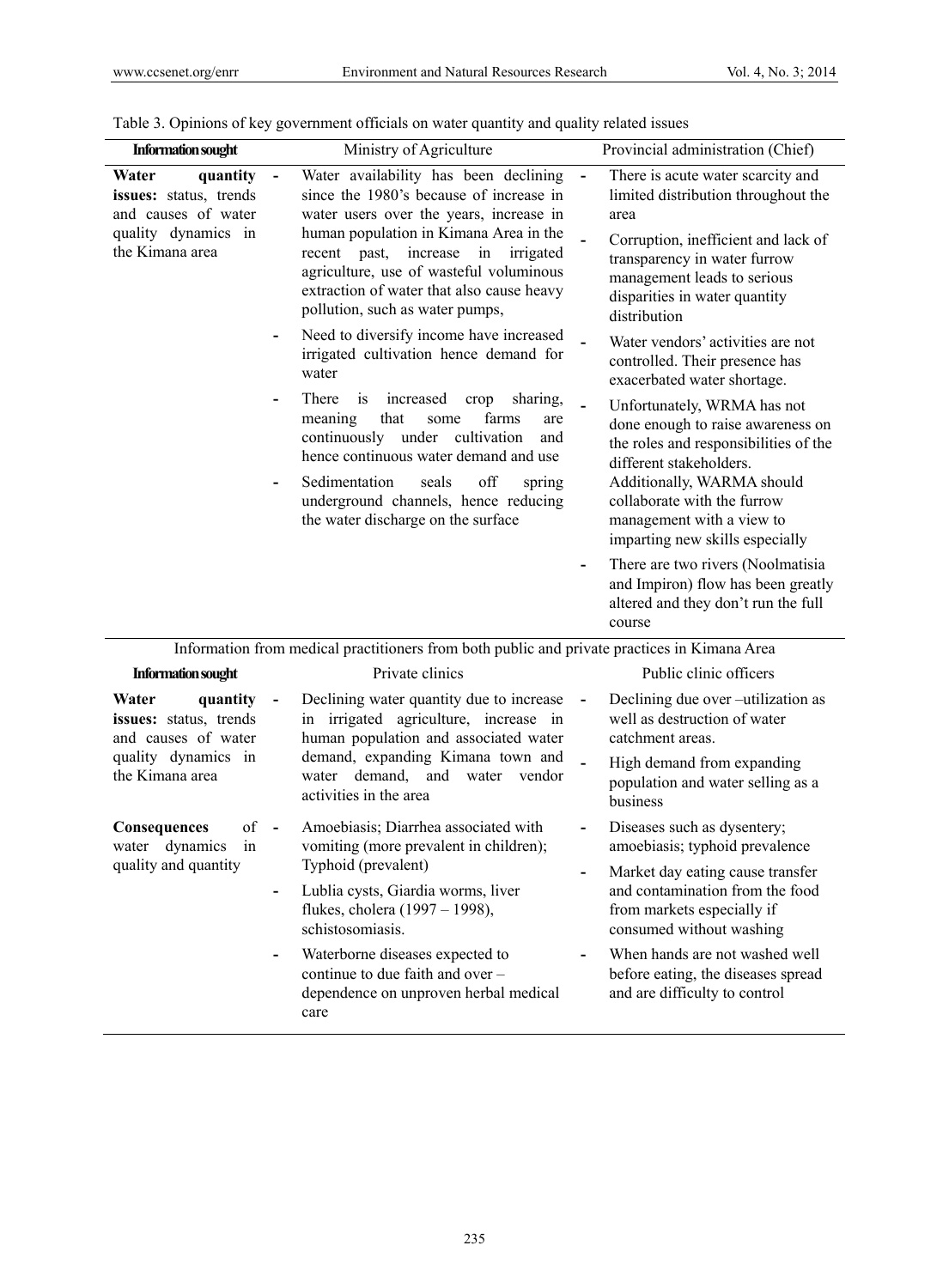| Name of the river                                 | Canal or furrow                                  | Water discharge volume $(m^3/sec)$ |
|---------------------------------------------------|--------------------------------------------------|------------------------------------|
| Tributary of Kimana                               |                                                  | 0.035                              |
| Isinet river                                      | Kalesirua                                        | 0.090                              |
| Isinet river                                      |                                                  | 0.074                              |
| Loltulelei                                        |                                                  | 0.013                              |
| Kikarankot river                                  |                                                  | 0.132                              |
| Kimana river at RGS                               |                                                  | 0.133                              |
| Kimana at zebra camp                              |                                                  | 0.225                              |
|                                                   | Tikodo A                                         | 0.006                              |
| Kimana middle spring                              |                                                  | 0.041                              |
|                                                   | Isinet spring-kimana canal                       | 0.052                              |
| Impiron (left side spring)                        |                                                  | 0.022                              |
| Impiron middle spring                             |                                                  | 0.034                              |
| Impiron springs                                   |                                                  | 0.009                              |
|                                                   | Impiron middle and right side springs combined-A | 0.009                              |
|                                                   | Impiron End of canal                             | 0.014                              |
| Impiron springs (middle of river)                 |                                                  | 0.017                              |
| Enkapune spring at source                         |                                                  | 0.027                              |
|                                                   | Start of Enkapune furrow C                       | 0.018                              |
| Kimana 2 springs combined                         |                                                  | 0.129                              |
|                                                   | Kisioke                                          | 0.024                              |
|                                                   | Enkapune middle of furrow C                      | 0.014                              |
|                                                   | Enkapune end of furrow c                         | 0.012                              |
|                                                   | Tikodo furrow A middle                           | 0.009                              |
| Lotulelei spring                                  |                                                  | 0.075                              |
|                                                   | Loltulelei furrow A (middle of canal)            | 0.014                              |
| Kimana                                            |                                                  | 0.132                              |
| Loltulelei spring                                 | Loltulelei river balance after furrow A          | 0.044                              |
|                                                   | Loltulelei and ma salamwana                      | 0.052                              |
|                                                   | Loctulelei singh canal                           | 0.016                              |
|                                                   | New tikodo furrow B middle                       | 0.013                              |
|                                                   | New Tikodo furrow B end                          | 0.005                              |
|                                                   | Impiron fullow A                                 | 0.018                              |
|                                                   | Impiron fullow A                                 | 0.010                              |
| Impiron fullow A End                              |                                                  | 0.013                              |
| Enkeeni                                           |                                                  | 0.002                              |
| Enkeeni                                           |                                                  | 0.002                              |
| Enkeeni & Impiron                                 |                                                  | 0.002                              |
| Masala Mwana                                      |                                                  | 0.011                              |
| Impiron                                           |                                                  | 0.01                               |
| Tikodo river (end of right side spring -impironi) |                                                  | 0.009                              |
| Kimana Right spring                               |                                                  | 0.061                              |
|                                                   | Loctulelei furrow D                              | 0.014                              |
| Loltulelei river after furrow D balance           |                                                  | 0.030                              |
|                                                   | Loctulelei furrow C                              | 0.009                              |
|                                                   | New tikodo furrow A starting                     | 0.013                              |
|                                                   | New tikodo furrow C end                          | 0.009                              |
|                                                   | New Tikodo furrow C start                        | 0.010                              |
|                                                   | New Tikodo furrow B middle                       | 0.014                              |
|                                                   | Impiron left side                                | 0.020                              |
|                                                   | Impiron                                          | 0.011                              |
| New Tikodo spring at source                       |                                                  | 0.043                              |
|                                                   | New Tikido furrow C                              | 0.010                              |
| Lolmatasia                                        |                                                  | 0.001                              |

# Table 4. Rate of flow in cubic metres per second  $(m<sup>3</sup>/s)$  of the different water sources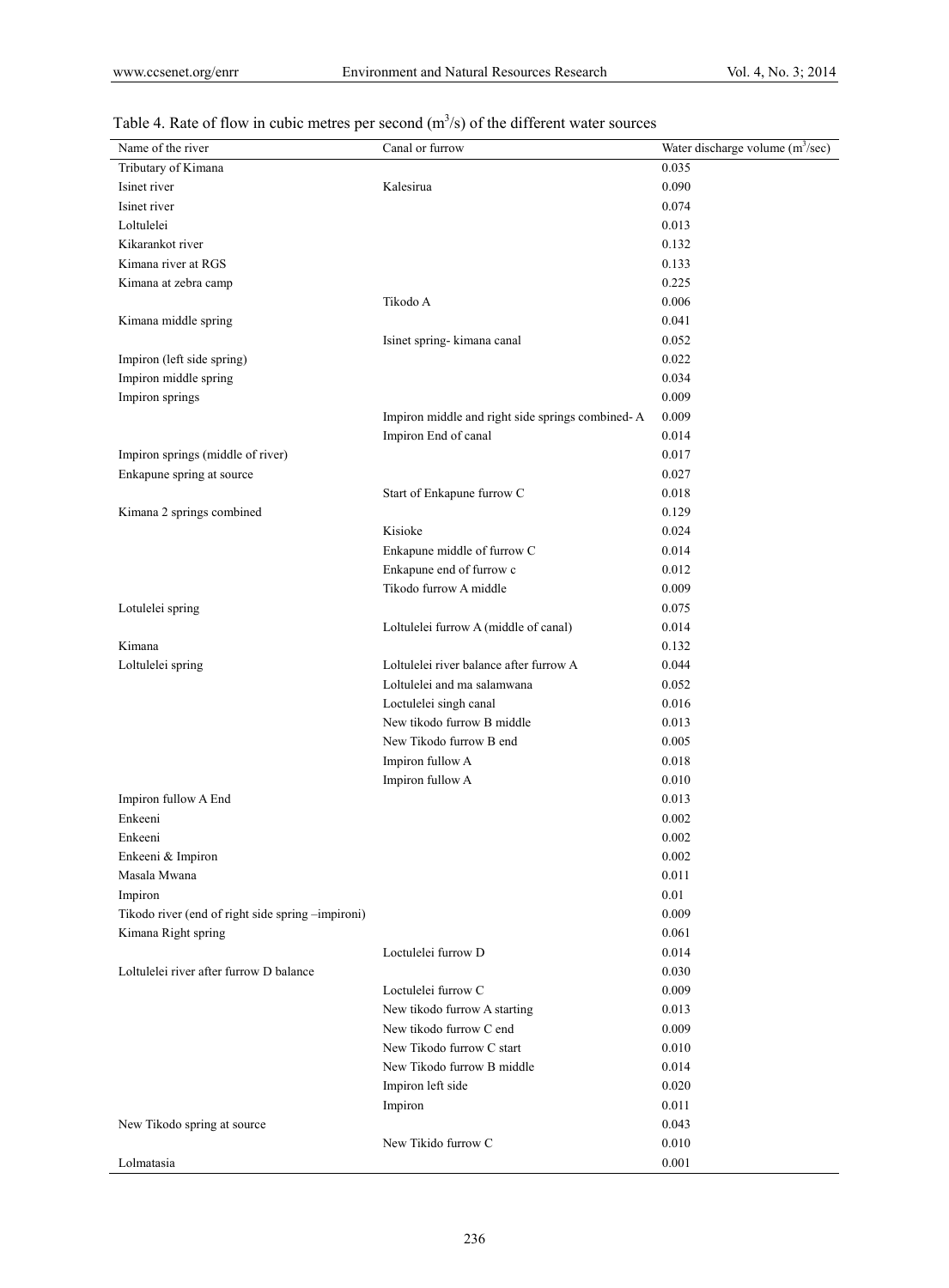Thirteen parameters were found to be within WHO, KEBs and NEMA standards for drinking water and irrigation in Kenya (Table 5). These included; electrical conductivity (284 µS/cm), Calcium hardness (31 mg/l), total hardness (83 mg/l), Sulphates (66 mg/l), Phosphates (0.02 mg/l), Silica (65 mg/l), Nitrates (1.7 mg/l), Manganese (0 mg/l), Chlorides (43 mg/l), Chromium (0.02 mg/l), Copper (0.01 mg/l ), dissolved solids and total solids. The rest of the water parameters i.e. water colour (i.e. apparent colour=36  $\mathrm{H}$ ; true colour=29  $\mathrm{H}$ ), turbidity (11F.T.U.), total solids and coli form count (1637/100ml) were way above the recommended standards make the water unsuitable for human consumption. Turbidity had a positive and significant correlation (p <0.05 in both cases) with Nitrates and suspended solids (Table 6). Similarly, total hardness was also positively and significantly correlated (p< 0.05 in all cases) with conductivity, alkalinity, Chlorides and total dissolved solids. On the other hand, total solids in the water and total coli form count were positively and significantly correlated ( $p< 0.05$ ) to the state of the riverbank or irrigation furrows and channel width ( $p < 0.05$ ) of riverbanks and furrows respectively. There was a weak positive regression between water turbidity and human settlements along the water systems ( $y =$  $0.0032x + 2.0427$ ,  $R^2 = 0.008$ ) (Figure 4).

|                  | Parameter                                       | <b>WHO</b> Standards<br>(International) | <b>KEBS &amp; NEMA</b><br><b>Standards</b><br>(Kenya) | Water resources<br>in Kimana area | Conclusion     |
|------------------|-------------------------------------------------|-----------------------------------------|-------------------------------------------------------|-----------------------------------|----------------|
| $\mathbf{1}$     | pH                                              | $6.5 - 9.5$                             | $6.5 - 8.5$                                           | 8.1                               | Compliant      |
| $\mathfrak{2}$   | Apparent Colour (°H)                            | Nil                                     | Nil                                                   | 36                                | Non-compliant  |
| 3                | True Colour (°H)                                | Nil                                     | Nil                                                   | 29                                | Non-compliant  |
| $\overline{4}$   | Conductivity ( $\mu$ S/cm)                      | 800                                     | 1000                                                  | 284                               | Compliant      |
| 5                | Turbidity (F.T.U.)                              | 5                                       | 5                                                     | 11                                | Non-compliant  |
| 6                | Calcium<br>Hardness<br>(CaCO <sub>3</sub> mg/l) | 500                                     | 500                                                   | 31                                | Compliant      |
| 7                | Total Hardness<br>(CaCO <sub>3</sub> )<br>mg/l) | 500                                     | 500                                                   | 83                                | Compliant      |
| 8                | Total Alkalinity (CaCO <sub>3</sub><br>mg/l)    | 500                                     |                                                       | 222                               | Compliant      |
| $\boldsymbol{9}$ | Iron $(mg/l)$                                   | 0.3                                     | 0.3                                                   | 0.16                              | Compliant      |
| 10               | Fluorides (mg/l)                                | 1.5                                     | 1.5                                                   | 0.7                               | Compliant      |
| 11               | Sulphates (mg/l)                                | 250                                     | 400                                                   | 66                                | Compliant      |
| 12               | Phosphates (mg/l)                               | $\overline{a}$                          |                                                       | 0.02                              | Compliant      |
| 13               | Silica (mg/l)                                   |                                         |                                                       | 65                                | Non-compliant  |
| 14               | Dissolved Oxygen (ppm)                          |                                         |                                                       | 5.6                               | Non-compliant  |
| 15               | Nitrates (mg/l)                                 | 10                                      | 10                                                    | 1.7                               | Within limits  |
| 16               | Manganese (mg/l)                                | 0.1                                     | 0.1                                                   | $\boldsymbol{0}$                  | Within limits  |
| 17               | Chlorides (mg/l)                                | 250                                     | 250                                                   | 43                                | Within limits  |
| 18               | Chromium (mg/l)                                 | 0.05                                    |                                                       | 0.02                              | Within limits  |
| 19               | Copper (mg/l)                                   | $\mathbf{1}$                            | 0.05                                                  | 0.01                              | Compliant      |
| 20               | Dissolved solids (mg/l)                         | Nil                                     | Nil                                                   | 140                               | Over the limit |
| 21               | Suspended solids (mg/l)                         | Nil                                     | Nil                                                   | 5.9                               | Non-compliant  |
| 22               | Total solids (mg/l)                             | 1200                                    | 1200                                                  | 146                               | Compliant      |
| 23               | Total coli form<br>count<br>(Organisms/100ml)   | Nil                                     | 30                                                    | 1637                              | Non-compliant  |
| 24               | Faecal coli form (E. coli<br>(100ml)            | 1200                                    | 1200                                                  | 16                                | Compliant      |

Table 5. Overall characteristics of water resources in the Kimana area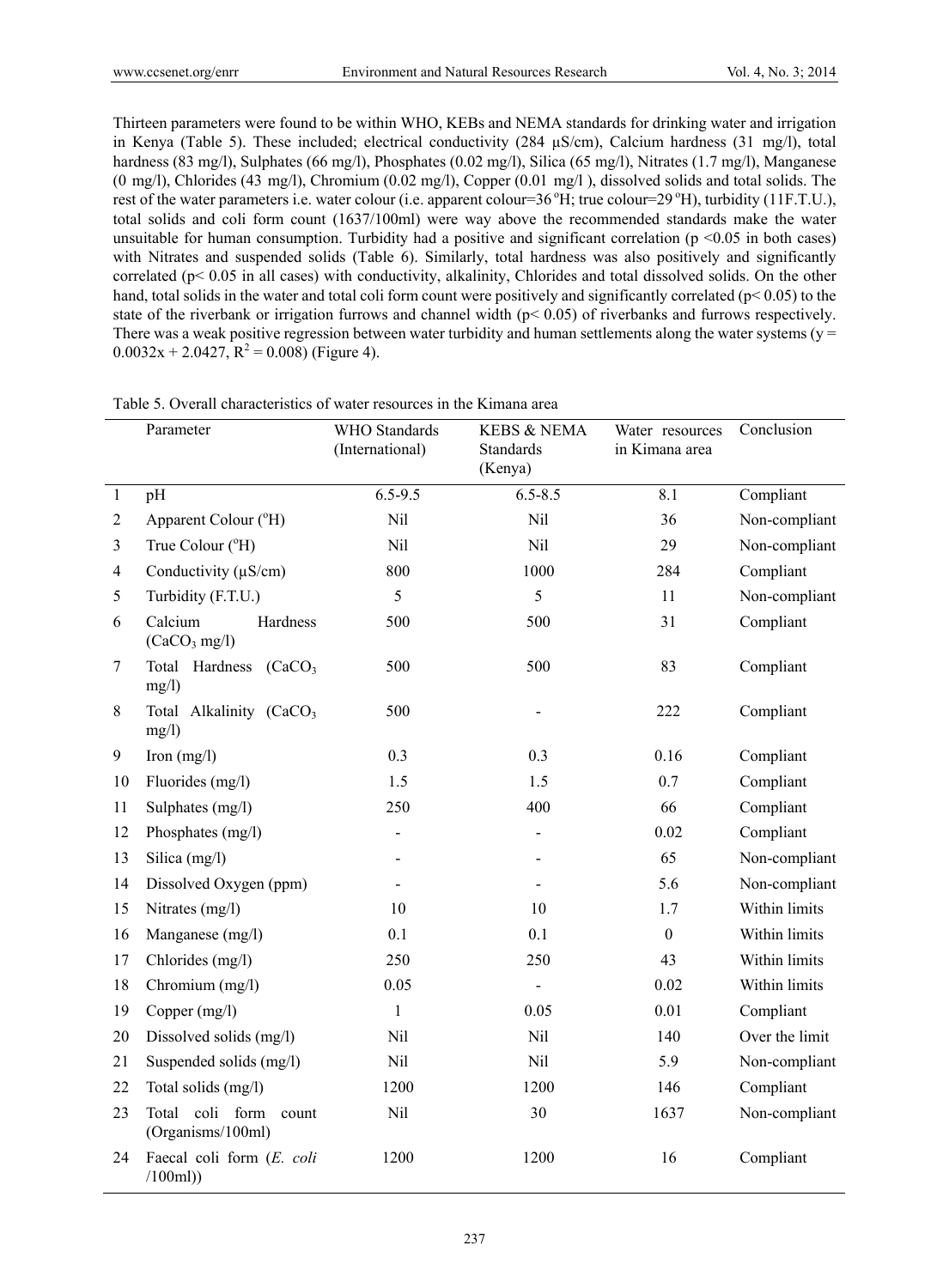|   | Parameter             | <b>Explanatory variables</b>            | Pearson's correlation | Significance |
|---|-----------------------|-----------------------------------------|-----------------------|--------------|
|   | Turbidity             | <b>Nitrates</b>                         | 0.410                 | 0.01         |
|   |                       | Suspended solids                        | 0.365                 | 0.01         |
|   | Total hardness        | Conductivity                            | 0.876                 | 0.01         |
|   |                       | Alkalinity                              | 0.839                 | 0.01         |
|   |                       | Chlorides                               | 0.807                 | 0.01         |
|   |                       | TDS                                     | 0.878                 | 0.01         |
|   | Total solids          | State of riverbank or irrigation furrow | 0.500                 | 0.01         |
| 4 | Total coli form count | Channel width of riverbanks or furrows  | 0.4065                | 0.01         |

Table 6. Correlation between water chemical and biological parameters with explanatory factors



Figure 4. Simple linear regression analysis between turbidity and human settlements

The pH for water in the study sites and the other major rivers in the Kimana area (Kikarankot, Kimana and Isinet) ranged between 7.75 and 8.5 but it was within the set standard by WHO, KEBs and NEMA. However, at Impiron, Tikondo/Kimana and Elerai, pH was about 8 and above compared to that of the Kimana, Kikarankot and Isinet rivers whose pH was slightly more than 7. Generally, furrows appeared to have a pH of 8 and above compared to rivers and springs. In terms of colour, all the water in the Kimana area was coloured and was not compliant with the set standards based on local and international criteria set for water quality and ranged between 5 and 100 (Table 5). However, water in furrows was more coloured compared to that of rivers and springs. At Impiron furrow B and C appeared to be the most coloured with true colour values of 85 and 165 respectively. In Tikondo/Kimana, water in all furrows was also coloured and had an almost equal amount of true colour ranging between 27 and 37, while at Elerai furrow C and A had a relatively higher water colour in relation to the other furrows.

All the steams and springs in the Kimana area had coloured water but water in Kikarankot river was the most coloured with a true colour value of 100 compared to Kimana and Isinet rivers whose true colour values were equal at 5. The amount of Fluorine, Iron and level of water alkalinity was slightly below the WHO, KEBs and NEMA standards. However, the amounts of suspended solids in all the water sources were above the set standards by WHO but below those of KEBs and NEMA. Generally, water in furrows seemed to have more suspended solids than rivers and springs but Kikarankot river appeared to have more solids than other rivers and springs that are found in the Kimana area. Coli forms were found in most of the water sources and were therefore above the set international and Kenyan standards. Total coli forms were relatively high in most of the water but they appeared to be generally higher in furrow waters than in springs and streams (Table 5). Overall, water from furrows and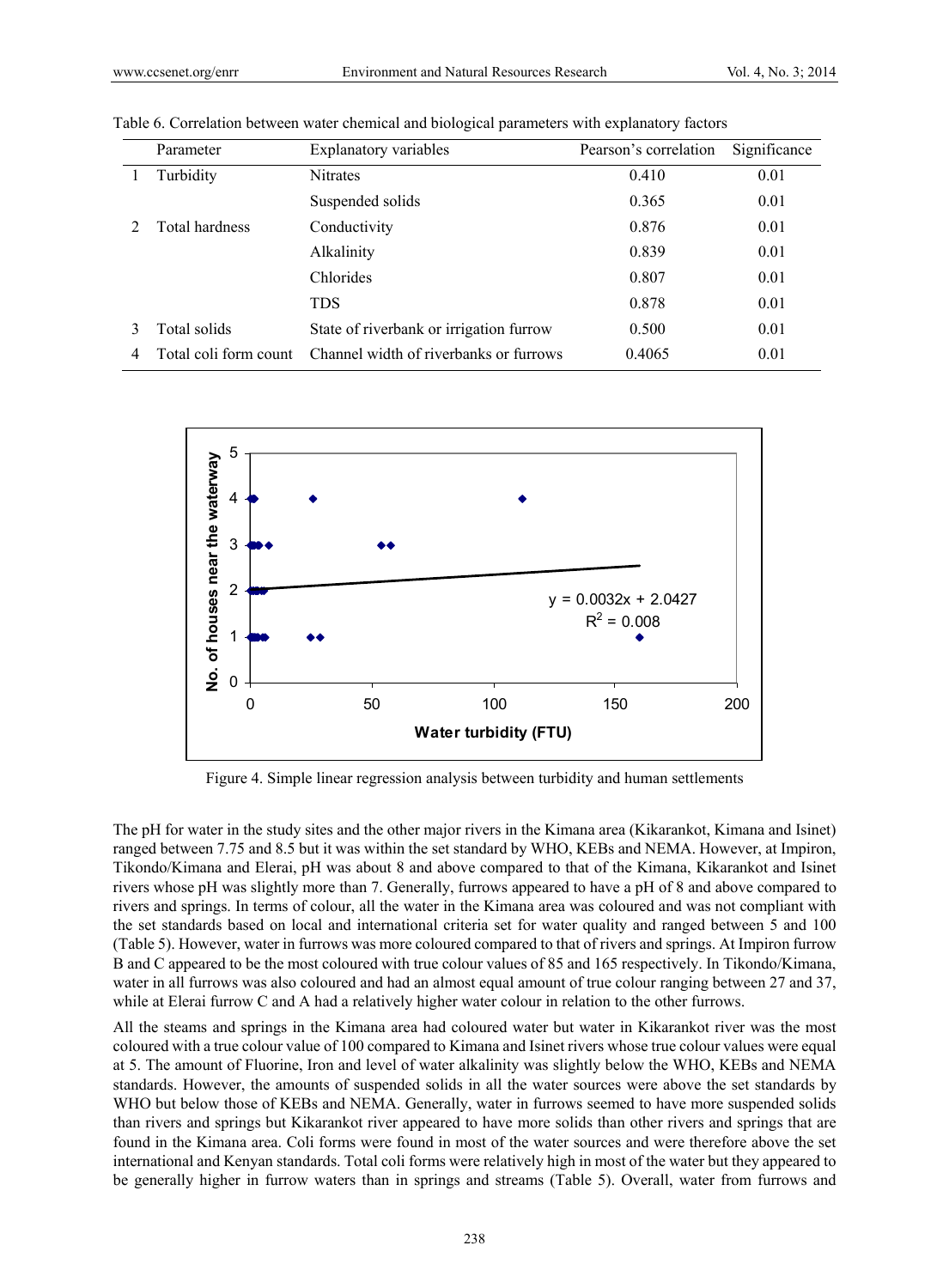springs at Tikondo/Kimana and Elerai had more total coli forms than Impiron. Kimana, Kikarankot and Isinet rivers had very high levels of Total coli forms (Kikarankot = 1120organisms /100ml, Kimana = 860 organisms /100ml and Isinet= 1170 organisms/ 100ml) and only Kikarankot river had faecal coli form (*Escherichia coli*).

## *4.3 Assessment on the Environmental Status Around Water Sampling Points*

Four vegetation cover types and three dominant woody vegetation cover classes were observed across the three study sites. The percentage cover of trees and grasses was 48%, 45% and 69% at Impirioni, Tikondo and Elerai respectively. Percentage cover of areas with trees and bare ground ranged between 23% and 27% with Impironi having about 26% of this cover type while at Tikondo and Elerai was 27% and 23% respectively. In all the three sites, cultivated river/spring banks covered by different types of crops were observed and covered about 26% of the areas at Impironi, 18% at Tikondo and 8% at Elerai (Table 7). Overall, the percentage of vegetation cover types were not dependent on the study sites ( $\chi^2$ =6.069, df=6, p=0.415). Three classes of dominant woody vegetation types were observed along the water sampling sites in the study sites and these were dependent on site  $(\chi^2=21.77,$ df=4,  $p<0.001$ ).

| Characteristics at water                                                   | Codes for various                    | Locations in Kimana area where the study was done |                                 |                                |
|----------------------------------------------------------------------------|--------------------------------------|---------------------------------------------------|---------------------------------|--------------------------------|
| sampling point                                                             | site characteristics                 | Impironi<br>$[n = 27]$                            | Tikondo<br>$[n = 11]$           | Elerai<br>$[n = 13]$           |
| Vegetation<br>type                                                         | of the water $1 = T$ rees and grass; | $1 = 48.15\%;$                                    | $1 = 45.45\%;$                  | $1 = 69.23\%$                  |
| collection points<br>$(\%$ dominant                                        | $2 = Trees$ and bare                 | $2 = 25.93\%;$                                    | $2=27.27\%;$                    | $2 = 23.08\%$                  |
| vegetation type)                                                           | ground;                              | $5 = 25.93\%$                                     | $4 = 9.09\%$                    | $5 = 7.69\%$                   |
|                                                                            | $3 =$ Grass only;                    |                                                   | $5=18.18\%$                     |                                |
|                                                                            | $4 = \text{Bare ground};$            |                                                   |                                 |                                |
|                                                                            | $5 =$ Cultivated to<br>bank;         |                                                   |                                 |                                |
| Dominant woody cover within 100                                            | $1 = 71 - 100\%$                     | $1 = 11.49\%$                                     | $1 = 0\%$                       | $1 = 0\%$                      |
| meters of the sampling point                                               | $2 = 36 - 70\%$                      | $2 = 62.07\%$                                     | $2 = 42.50\%$                   | $2 = 64.62\%$                  |
|                                                                            | $3 = 0\% - 35\%$                     | $3 = 26.44\%$                                     | $3 = 57.50\%$                   | $3 = 35.38\%$                  |
|                                                                            |                                      | Av. $2.15 \pm 0.07$                               | Av. $2.15 \pm 0.16$             | Av. $2.10 \pm 0.07$            |
| The degree of degradation (soil                                            | $1 = No$ erosion                     | $1 = 11.96\%$                                     | $3 = 77.08\%$                   | $3 = 71.15%$                   |
| erosion) around the sampling point                                         | $2 =$ Minimal reels                  | $3 = 61.96\%$                                     | $4 = 22.97\%$                   | $4 = 28.85\%$                  |
|                                                                            | 3=Moderate                           | $4 = 26.09\%$                                     |                                 |                                |
|                                                                            | 4=Severe erosion                     |                                                   |                                 |                                |
| Types of crops $(\%$ frequency) in                                         | $1 = Maize$                          | $1 = 90.91\%$                                     | $1 = 44.44\%$                   | $1 = 80\%$                     |
| proximity to the sampling points                                           | $2=$ Tomatoes                        | $2 = 9.09\%$                                      | $2 = 33.33\%$                   | $2 = 20%$                      |
|                                                                            | $3 =$ Beans                          |                                                   | $3 = 11.11\%$                   |                                |
|                                                                            | 1=Red pepper                         |                                                   | $4 = 11.11\%$                   |                                |
| Number of <i>bomas</i> and approximate                                     |                                      | 52% of points                                     | 92% of points                   | 63% of points                  |
| number of housing units along                                              |                                      | near                                              | near                            | near                           |
| sampling point, including distance<br>to the nearest homesteads near water |                                      | homesteads.<br>$2.00 \pm 0.47$                    | homesteads.                     | homesteads.<br>$3.20 \pm 0.47$ |
| sampling points                                                            |                                      | homesteads /                                      | $5.38 \pm 1.22$<br>homesteads / | homesteads /                   |
|                                                                            |                                      | point.                                            | point.                          | point.                         |
|                                                                            |                                      | $5.00 \pm 1.32$                                   | $11.85 \pm 3.51$                | $8.60 \pm 1.32$                |
|                                                                            |                                      | units $/$                                         | units $/$                       | units $/$                      |
|                                                                            |                                      | homestead.                                        | homestead.                      | homestead.                     |
| Number of toilets for each boma                                            |                                      | $1.63 \pm 0.17$<br>toilets /                      | $3.09 \pm 0.80$<br>toilets /    | $3.20 \pm 1.01$<br>toilets /   |
|                                                                            | ---                                  | homestead                                         | homestead                       | homestead                      |
| The average distance (in meters) to                                        | $=$                                  | $73.00 \pm 13.87$                                 | $51.28 \pm 8.21$                | $57.98 \pm 8.77$               |
| the closest homestead                                                      |                                      | meters to                                         | meters                          | meters                         |
|                                                                            |                                      | nearest                                           |                                 |                                |

#### Table 7. The physical environment around water sources (water and furrows) in Kimana area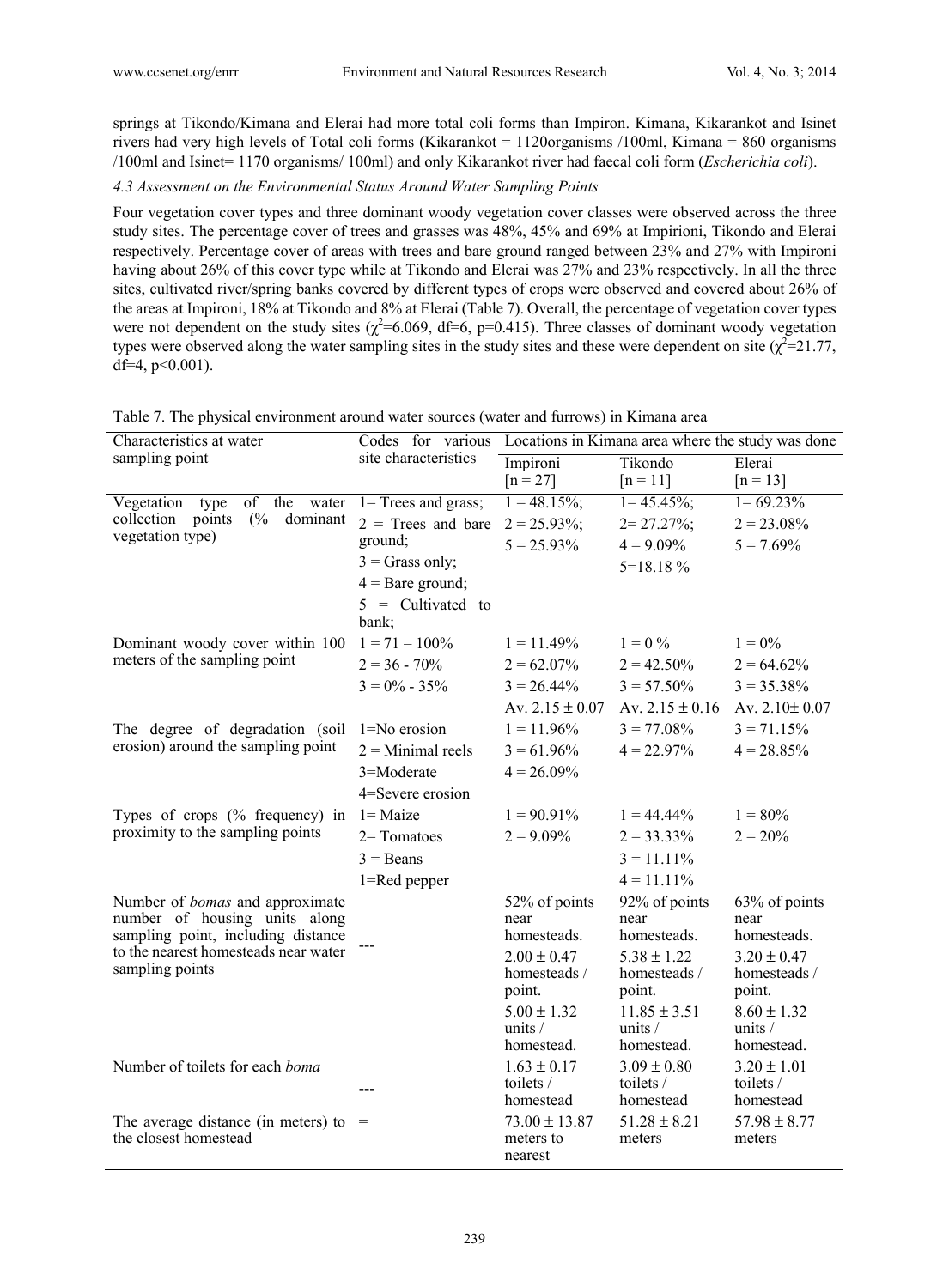Incidences of soil erosion were observed along most water systems in the study sites but the level of erosion was not dependent on the site  $(\chi^2=2.872, df=4, p=0.580)$ . All the sites were moderately eroded and incidences of severe erosion were relatively low (Table 7). At Impironi, about 62% of the water sampling was moderately eroded with 26% of them being severely eroded. Similar trends were observed at the other sites with 77% and 23% of the water sampling areas at Tikindo having moderate and severe erosion. In Elerai, about 29% of the water sampling areas had severe erosion compared to 71% with moderate erosion.. Four crop types were found close to the water sampling areas across the sites but maize and tomatoes were the most common (Table 7). In Impironi and Elerai, maize was found close to 91% and 80% of the water sources respectively, and in about 44% of the areas at Tikondo. However, the occurrence of crops grown close to water sources was dependent on the site  $(\chi^2=13.497, d\bar{f}=6,$ p=0.036) with tomatoes being grown in all the three sites while pepper and beans were grown at Tikondo.

Human structures mainly toilets, homesteads and schools were found along the water sources and in close proximate to the water sampling sites (Table 7). Homesteads were recorded in 92%, 63% and 52% of the water sampling sites at Tikondo, Elerai and Impironi respectively. On average, the number of homesteads close to water sources varied between 2 and 5 and was significantly different among the sites ( $F=3.53$ ;  $df=2.29$ ;  $p=0.043$ ) and was higher at Tikondo. In Tikondo, the average number of house units was higher followed by Elerai and lastly Impironi. However, there was no significant difference in the average number of house units per homestead across the study sites (F=1.65, df=2, 29, p=0.210). Although toilets were recorded in homesteads water sources, a majority of them lacked these facilities. The average number of toilets at Tikondo was highest followed by Elerai and lastly Impironi. The number of toilets per homestead did not vary significantly across the study sites (F=0.988;  $df=2$ , 26; p=0.386). Through the study sites, homesteads were found close to water sources with the average distance ranging from 57m to 73m (Table 7) but it did not differ significantly among the sites (F=1.053, df=2, 27,  $P= 0.363$ ).

#### **5. Discussion**

There was a general agreement among the local community that water quantity in the Kimana area has been declining over time. The measurements taken by WRMA also back this sentiment but; the cause of decline is not attributed to the discharge rate but over-abstraction along the waterways. Thus, causes for the decline are mainly anthropogenic, although natural causes such as localized climatic changes were also thought to be responsible. Therefore, it is the human causes that need urgent redress. The consequences of such decline in water quantity have been low productivity (crop and livestock), prevalence of waterborne diseases, local water conflicts and reduced quality of life. Further, the over-abstraction in Kimana, most of which is illegal, has led to the surface water resources being in a highly threatened state. The Kimana river system is dying and so is the Kimana wetland which has been rapidly encroached by the opening up of new farms and an intensified use of water in the old farm (Okello & Kioko, 2011). The water sources discharging into the wetland have been abstracted to the extent that that there is only minimal environmental flow into the wetland except for Kimana River.

In order to arrest and where possible reverse this trend, the way forward is to secure water sources, diversify water sources (other than springs and rivers) such as boreholes, harvested rain water from house roofs, collecting flood water during the rainy season and storing it in earth dams, conserving local catchment areas through rehabilitation of riverine habitats, and swamps. Further, general environmental conservation such as control of soil erosion and the reduction/reversal of degradation by maintaining healthy vegetation cover through the control of charcoal burning and reduction of overgrazing may improve water discharge.

There is also a need to adhere to existing environmental policies and laws. As it is, there is violation of various sectoral laws (water, agriculture and environmental) which should otherwise be adhered to during water harvesting and use. For example, the Kalesirua canal which gets its water from Isinet River, abstracts more water from the source (0.090 m<sup>3</sup>/s) than what is left in River (0.074 m<sup>3</sup>/s). Ensuring that agriculture and human settlements are kept away from water sources will help secure such sources and keep them healthy and maintain natural flow over time. There is also need for the governments to consider provisioning water from the Noolturesh pipeline to people and livestock so as to ensure they have easy access to sufficient and clean throughout the year.

Crop rotation is an important aspect of good crop husbandry because it rejuvenates the soil, as well as giving an opportunity for land to maximize production from crops of different water and nutrient demands. With maize, beans, tomatoes, onions and French beans being the most commonly grown crops in the region, it is possible to attain a good combination because beans and French beans are nitrogen fixing plants which enrich the soil and hence when rotated with cereals like maize increase productivity. However, this is not the case, and most farmers prefer to grow crops with good income, but some of them like onions and tomatoes are high water demand crops which in terms of limited water quantity are the ones that are most likely to fail in instances of water shortage. In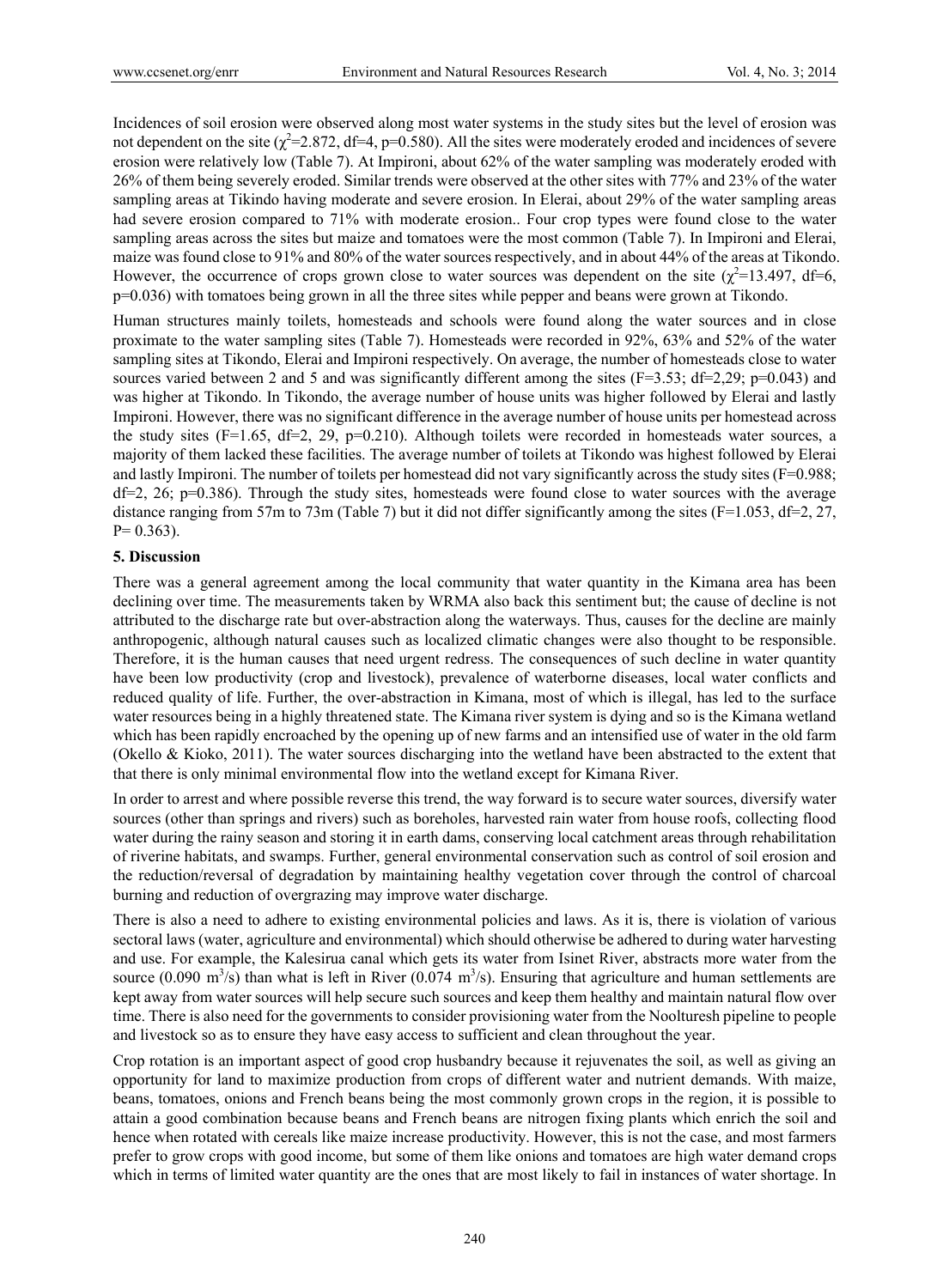this regard, we recommend that crops that use less water (especially indigenous varieties) be explored and introduced into the area by the relevant actors to boost not only production but also to act as a hedge against droughts due to their hardiness.

There were several crop failures reported due to three main reasons: reduced water quantity, wildlife damages and poor weather. This is a significant finding because it points to what will eventually limit agriculture expansion in the Kimana area specifically and other arid regions of the country in general. Lack of water and wildlife damage are the most common problems besetting farmers and are also most likely to get out of hand, hence leading to high economic loss of revenue. With malfunctioning electric fences and high costs of agriculture inputs in Kenya, these two aspects are likely to constraint further agricultural expansion in all areas of Kimana. Additionally, lack of irrigable land is another factor that will is also likely to exacerbate the decline in agriculture expansion in the area. These three factors may be contributing to what is already apparent in the area in terms of farmers not expanding the acreage under agriculture. There could also be other reasons such as increased number of farms and farmers interested in cultivation as it's relatively a more lucrative land use than either pastoralism or wildlife.

Depressed agricultural production due to a reduction in water quantity, bad weather, increased wildlife damages and diminished irrigable land as a result of an increased human population will reduce agricultural productivity in the area. This has two impacts: firstly, for commercial horticultural production that has been the main source of revenue in the area, reduced productivity will reduce job opportunities not only for farmers but all other businesses related to agriculture such as transportation, suppliers and vendors of agriculture inputs. Secondly, it will reduce the amount of food planted for subsistence use leading to a reduction in household food security. The area is already a main recipient of foreign food aid, and so such reduced food security will exacerbate impoverishment of the local community which may be manifested as malnutrition, especially in children and disadvantaged in society.

On the issue of conflict with wildlife, there is need to allow more water to flow downstream to avoid attracting wildlife into people's farms as they seek for water. On the other hand, due to the collapse of the EU funded fences, because of lack of ownership, maintenance and provision of spare parts and funds for maintenance, the Kenya Wildlife Services problem animal control will have to be more vigilant to reduce such costs. We recommend that opportunities to rehabilitate the fence be explored as a way of reducing wildlife – induced crop damages and contain the persistent human – wildlife conflicts in the area.

Due to low-end irrigation technology used by farmers in Kimana, mostly basin and furrow irrigation systems, there is rapid salinization of the soil's upper layers as well as a massive loss of water to the lower levels from high level of evapo-transpiration and percolation respectively. To control this, it is important to explore the possibility of introducing irrigation systems that use water efficiently such as drip irrigation or porous clay pot method which allow gradual release of water into the soil thus limiting loss from percolation of excess water. The other way is to ensure that little water sips through the soil by ensuring that as many irrigation canals as possible are cemented. This will increase the flow rate of water to farms and hence reduce underground loss, and also address the amount of water available to each farmer.

As it regards to water quality, most of the parameters analyzed and found to be within the KEBS / WHO / Nema acceptable levels were mainly chemical parameters. However, it should be noted that they were on the rise and increasing and therefore require monitoring. Most of these parameters may take long to reach unacceptable levels that would cause healthy concerns in the community, but they seem to be increasing as they arise mainly from agro –chemical sources, and degradation of the environment.

The findings of this study indicated the rivers in the study area were suffering more from a decline in physical quality rather than decline in chemical quality. However, the most serious problem in most of the rivers is a poor state in biological quality due to the presence in water of high levels of faecal coli forms most likely due to poor sanitation. Therefore, the water quality in most water sources in Kimana Area was found to be unsuitable for domestic utilization. This is of great concern since the biological aspects of water is the one which is associated most closely with a community's health and wellbeing. It is therefore important for all stakeholders to realize that all water sources in Kimana area are unsuitable for human consumption.

There are several strategies that can be used to mitigate this situation. First and foremost, it means most contamination is from human waste as a result of improper disposal and management therefore ending up in water sources. This also means that there are very few people that use toilets for waste disposal or generally do not use the toilets at all (but relief themselves in bushes). It also means that even where there are toilets, they may be shallow or located closer to water and during the wet season floods, they overflow and leak into water systems. To eliminate this outcome, every member of the community needs to use toilet facilities that are properly dug to an appropriate depth and located further away from water sources and systems. Further, each homestead must be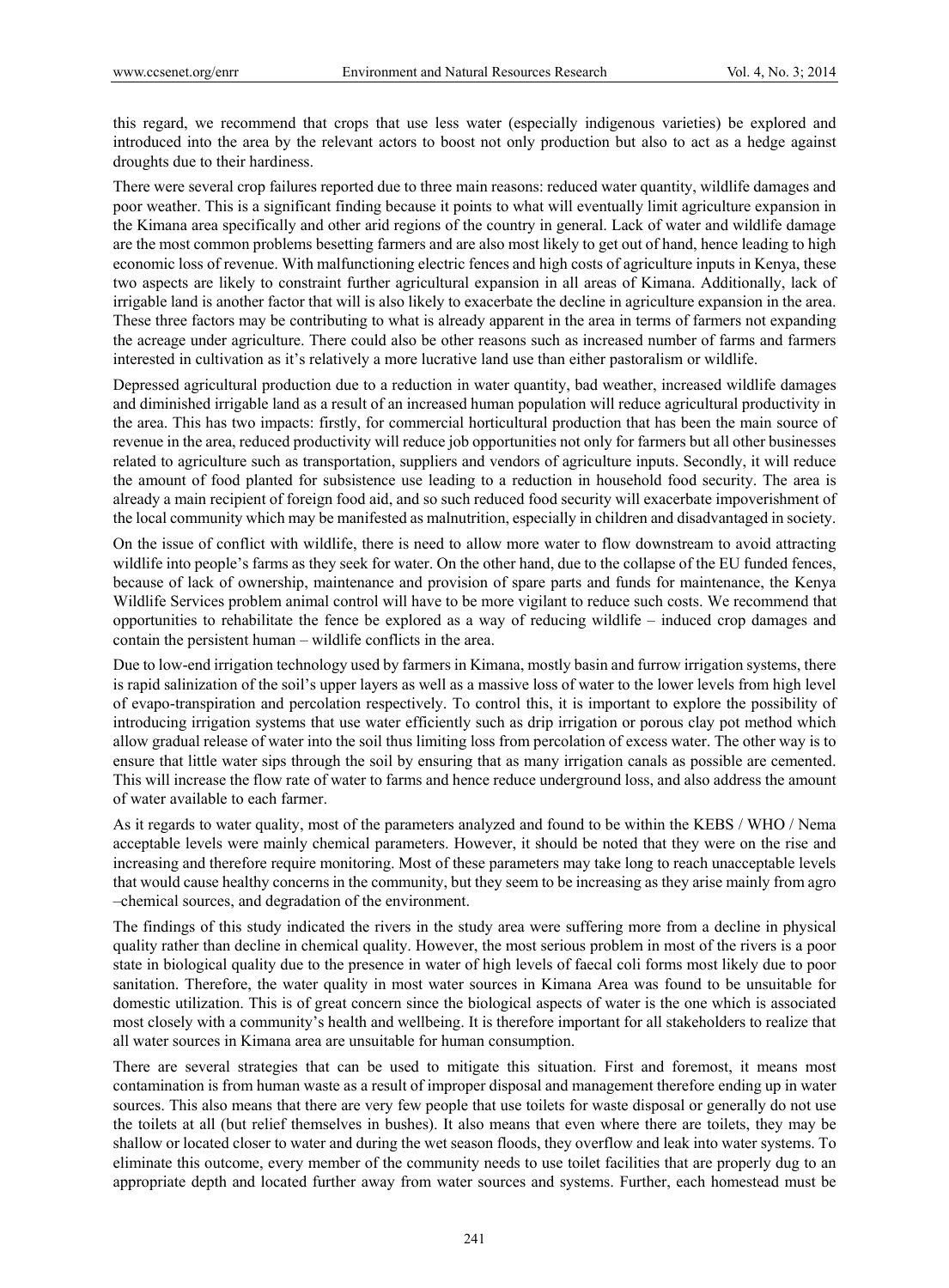encouraged to have a toilet facility. This can be done through awareness and enforcement by public health officers, and it is already taking root in the neighboring Mbirikani Group Ranch through the intervention of local community Clinic. Another alternative is for the government to provide safe drinking water. This is only possible if the clean water from Kilimanjaro (Noolturesh water System) that has been piped from the area to Kitengela can be diverted to supply homesteads and market centers along the pipeline. Such an action will provide sealed-in water that is not exposed and vulnerable to contamination from human waste and other pollutant sources. On the other hand it will be prudent to encourage the community to treat water used for drinking through the use of cheap and locally available chemical treatment or simply by boiling.

It was noted from the laboratory tests that all water sources in the area were unsafe for drinking in its untreated form. This is an important revelation, first because everyone in the area needs to be warned of the dangers to their health for drinking any untreated water from any source in the area. But secondly, it means that water sources need enhanced protection and security from all forms of pollution and contamination. There is need to criminalize every form of deliberate (and even unintended) water pollution or discharge of water contaminants that would compromise the water quality and endanger public health in the area. Therefore fencing water catchment areas and all springs / rivers from which comes drinking water needs to be done urgently. A few NGO's have attempted this in the past with moderate success and have already done some work, although this is no longer ongoing. In such cases, the previous initiatives have collapsed and fences around water sources removed. Currently, there a few initiatives towards this end such as the Noomayianat Community Development Organization / AWF, and Noomayianat Community Development Organization / The School for Field Studies through CEF / CTDF Funded Kimana Water Conservation Project who are involved in rehabilitation, securing and fencing of water sources.

Laboratory results also showed that water quality was reduced by presence of total coli form . This type of contamination normally arises from a high presence of animal faecal material in the water. This is especially high for furrow systems compared to springs and rivers. It is also most prevalent in areas which water frequently from furrow systems (such as Tikondo / Kimana and Elerai, which had relatively high total coli forms than in Impiron). It therefore means that most water sources are contaminated by both human and animal (mostly livestock) waste who water in same sources and systems human drinking water is obtained from. It is common for livestock to defecate and urinate in water when they drink, and so this contamination becomes enhanced when there are large herds of livestock visiting water sources, and on a daily basis, and especially if they also graze in the same area especially during the dry season. To eliminate this contamination, it will be critical for different watering points established for livestock and domestic drinking use. Further, it is also advised that people should avoid drawing water for drinking, cooking and general domestic use from furrow systems. Also based on the finding that feacal coli forms (*Escherichia coli*) were also detected in Kikarankot river (but absent in other river systems in the area) it is recommended that hotels and lodges in the area be monitored to ensure that they are not discharging effluents into river systems.

Another serious water quality issue is the amount of suspended solids and general high water turbidity in the area. Most of the rivers had high turbidity and low water transparency making the water quality unsuitable for human consumption. The furrows seem to be more affected by suspended solids and high turbidity compared to springs and rivers. The causes for this are high levels of degradation arising from plant cover reduction and over – exploitation of plant resources in the area. Most of river systems have trees and shrubs cleared for agriculture or for charcoal burning. When the trees and shrubs are present, the ground is till bare due to overgrazing which is most intensive in the dry season. This exposes the soil to different agents of soil erosion, with most soils being deposited in water systems, hence increasing suspended solids and increasing turbidity and overall water quality for human use. If such water is used without treatment, this might be a key cause of gastroenteritis and abdominal diseases in the area. Efforts must therefore be made to improve the quality of water in all water systems, as well as a more general proactive approach to environmental conservation which depends on a healthy vegetation cover.

### **6. Conclusion**

This study has shown that both water quantity and quality in Kimana area is declining. Many stakeholders, community members, key opinion leaders, medical practitioners, government officials and group ranch officials and local administrators all consistently gave the same observation. This was corroborated by field observations, examination of medical records on waterborne disease prevalence, and laboratory tests on water quality. The main causes for the perceived water quantity decline were increase in human population, increase in irrigated agriculture, and weather changes. The main causes for the decline in water quality levels were water pollution from domestic and livestock waste, contamination from agro – chemicals, increased suspended water solids and particulate matter that led to reduced water turbidity, lack of designated watering place for humans and livestock, poor sanitation,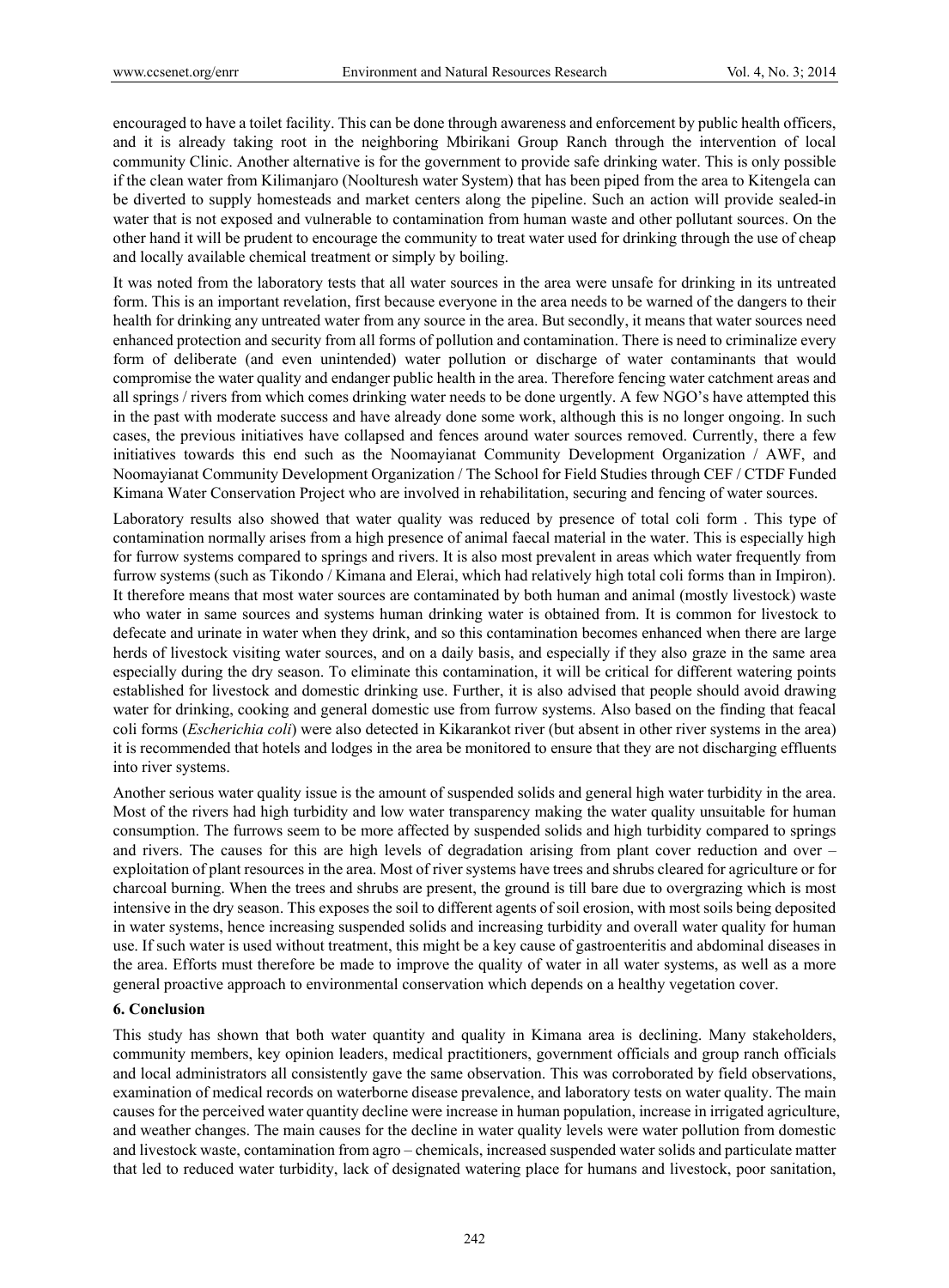illegal washing of vehicles, humans and cloths in drinking water sources and increased human encroachment through settlements closer to water sources.

Further there is a general lack of enforcement of existing water policy, laws and guidelines by relevant government ministries and environmental agencies to the extent that water management is non – existent and there are no proper local institutions that manage water use, conservation and access in the area. Many people extract was as they see fit in terms of quantities, divert entire rivers into their agricultural fields, draw any quantity of water by any means without proper permits, regard to other users especially downstream, in total disregard of existing guidelines nor minding the accompanying consequences. The past initiatives in the area have mostly been the NGO's and mostly focused on irrigated canal cementing. However, recent initiatives have been well planned by also NGO's by involving the local community in all stages of project implementation and focus not only on cementing irrigation canals, but also securing water sources, conserving water systems and creating awareness (both environmental and conservation ) associated with water resources. There has also been conflicting policies and framework (Agricultural Act and Water Act), thus creating more confusion in water management and use initiatives in the area. Further, it is not clear which ministry is responsible for what aspect of water conservation and management among the ministry of environment, Ministry of Water and Irrigation, Ministry of Agriculture, the various statutory water bodies (WRMA, WRUAs etc.) and the group ranch management structure.

The consequences of a decline in water quantity and quality have been increased prevalence of waterborne diseases in the area. These include dysentery, amoebiosis and typhoid which are most noticeable in the dry season when water resources diminish and people are compelled to use whatever water they can find. This especially so due a general believe by the local community that water from its sources is still safe in its untreated form. This has led to little effort in treating water (by boiling or chemical treatment) and hence this could explain the prevalence of these diseases. With generally low levels of education and awareness, and knowledge in hygiene and how such diseases spread, prevalence is always high, and local community spend time and money in treatment both in local and public health centers in the area. Further, the issue of water quality has been degenerated further due to a lack of general lack of proper stewardship of the environment in the area as a result of communal ownership of resources or just luck of education and awareness. This compromised stewardship has led to increased degradation of water resources and the environment in general. The depletion of plant cover and overgrazing around water sources and systems, has led to high levels of suspended solids and particulate matter in water.

Reduction of water quantity has also led to local conflicts in the area. Even though most members of the community do not think that these conflicts are serious, they are increasing and gradually moving from mere verbal exchanges to fatal conflicts in the near future. Such conflicts show competition for water resources by different users, and point to a future of serious conflict if management and resolution of such conflicts is not done by experienced and trained people, and effective resolution done to the satisfaction of all parties involved in the conflicts. It is recommended that these issues be dealt with urgently to avoid further crisis in the water situation in the Kimana Area.

#### **Acknowledgements**

This study could not have been undertaken successfully without the support and input of different persons. In particular, we would like to thank the entire Project Implementation Committee (PIC) for the Kimana Water Conservation Project for giving The School for Field Studies (SFS)-Centre for Wildlife Management Studies (CWMS) an opportunity to undertake this study. We sincerely appreciate and acknowledge the local community members who participated, key informants; local guides who collected the data, health practitioners who provided data on water borne diseases, and all the political and administration leaders who made this work possible.

#### **References**

- Campbell, D. J,. Gichohi, H., Mwangi, M., & Chege, L. (2000). Land use conflict in Kajiado District, Kenya. *Land Use Policy, 17*, 337-348. http://dx.doi.org/10.1016/S0264-8377(00)00038-7
- Campbell, D. J., Lusch, D. P., Smucker, T., & Wangui, E. E. (2003). Root causes of land use change in the Loitokitok area Kajiado Districvt, Kenya. *Land Use Change Impacts and Dynamics (LUCID) Working Paper Number 19*. International Livestock Research Institute, Nairobi, Kenya.
- Galaty, J. (1992). The land is ours: social and economic factors in the privatization, sub-division and sale of Maasai ranches. *Nomadic peoples, 30*, 26-40.
- Githaiga, J. M., Reid, R., Muchiru, A. N., & van Dijk, S. (2003). Survey of water quality changes with land use type in the Loitokitok Area, Kajiado District, Kenya. *Land Use Change Impacts and Dynamics (LUCID) Working Paper Number 35*. International Livestock Research Institute, Nairobi, Kenya.